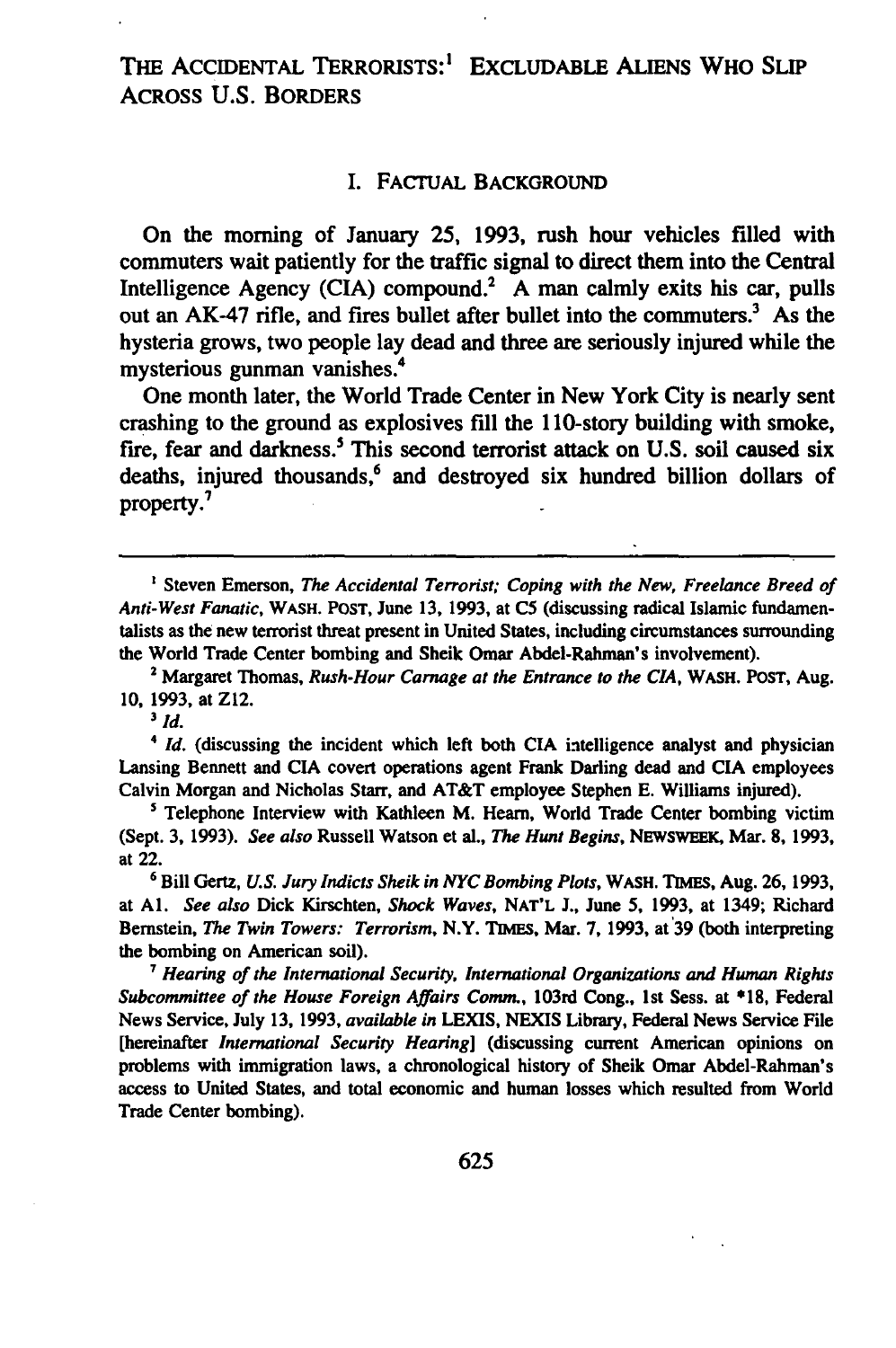These two incidents, and others like them, have one common element: they were orchestrated and accomplished **by** foreign nationals living in the United States, despite their status as illegal aliens. The responsibility for the CIA killings, for example, has been attributed to Mir Aimal Kansi, a member of Pakistan's elite and privileged society who entered the United States with a business visa in December of **1990.8** Once in the United States, Kansi applied for asylum as a political refugee claiming he was fleeing from political persecution in Pakistan.<sup>9</sup>

Even more disturbing than the history of Mir Aimal Kansi is the history of Sheik Omar Abdel-Rahman (Sheik Omar), a blind 55-year-old Egyptian cleric, indicted for "conspiring 'to levy a war of urban terrorism against the

David Savage, *Temporary Visas Used to Stay in U.S. Indefinitely; Borders: Recent Terrorist Incidents Point Up Looseness in Immigration Laws. Congress May Make Changes,* **L.A. TIMES,** Mar. **8, 1993,** at *Al. See also* Michael Ross, *'Nice' Pakistani, Suspect in CIA Slaying, is Little Known; Crime: The 28-year-old Immigrant is Reported to Have Returned to his Native Country Shortly After Fatal Shootings at the Agency Gates, then Disappeared,* **L.A. TIMES,** Feb. 12, **1993,** at 12 (interviews with Mir Aimal Kansi's former co-workers who describe Kansi as quiet, nice and courteous, a person who brought muffins to work on Mondays and never failed to blush when his co-workers thanked him.); John Ward Anderson **&** Kamran Khan, *CIA Suspect's Divided Personality; Gentle, Naive Young Man Also Displayed Aggressive, Impetuous Side,* **WASH.** POST, Feb. **17, 1993,** at **Al.** Kansi, a member of Pakistan's privileged society, was heir to a family fortune which included two hotels, a sprawling residential compound, and acres of fruit orchards. Instead of enjoying his birth right status, Kansi, who became a member of a militant nationalist movement in college, opted to leave Pakistan and "become a courier in the United States and end up the subject of an international manhunt." *Id.*

**'** Savage, *supra* note **8,** at **Al.** *See also* Michael Hedges, *Authorities Asking How Kansi Got Here,* WASH. **TIMES,** Feb. 12, **1993,** at B4. Mir Aimal Kansi, without being interviewed **by** immigration officials, entered the United States through **JFK** Airport in New York on March **3, 1991.** As a result, immigration officials had no record of his entry and no knowledge regarding the purpose of his entry. *Id.* On February 2, **1992,** the first time immigration officials heard from Kansi since his unrecorded entry into the United States on March **3, 1991,** Kansi, in a letter to the Immigration and Naturalization Services, claimed that although he entered the United States illegally he desired political asylum to escape from political persecution in Pakistan. In response to the letter, immigration officials granted him a one-year work permit and displayed no interest in this illegal alien until the **CIA** killings in January **1993.** James Popkin and Doris Friedman, *Return to Sender-Please,* **U.S.** NEWS **&** WORLD REP., June 21, **1993,** at **32.** *See also* Ross, *supra* note **8,** at 12 (explaining how a worldwide manhunt ensued for Kansi).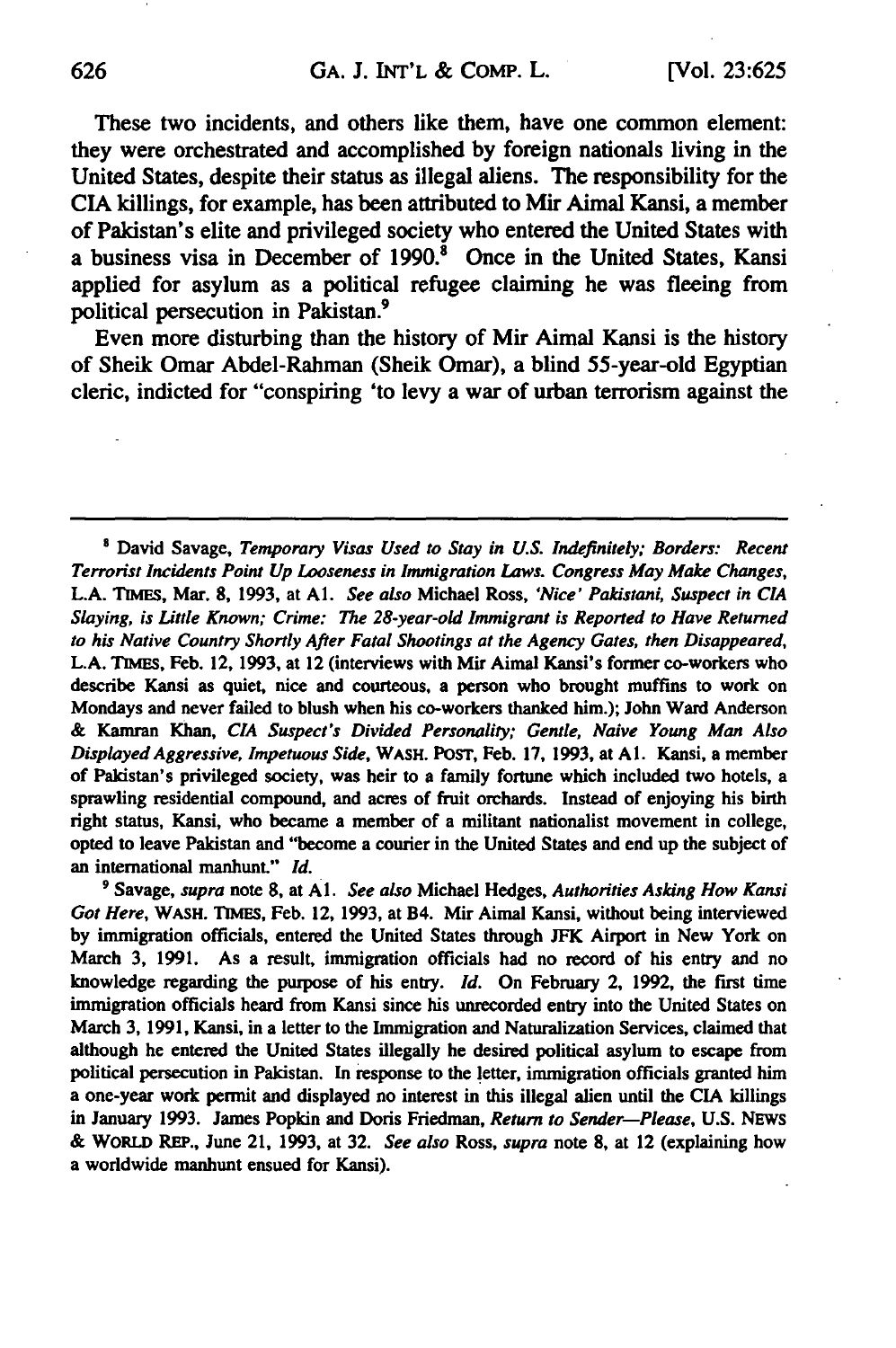United States.' "<sup>10</sup> The alleged leader of the international terrorist group is credited with the World Trade Center bombing, and preaches to his thousands of followers that the United States is a "den **of** evil and fornication" and should be annihilated.<sup>11</sup> Despite his anti-United States preachings and his alleged participation in the assassination of Anwar Sadat, Sheik Omar, who is included in the State Department's suspected terrorist watchlist and is therefore "excludable" from the United States, entered the United States on several occasions between 1986 and 1990.<sup>12</sup> The histories of Mir

**'o** Robert L. Jackson, *Sheik Pleads Not Guilty to Terrorist Acts; Crime: The State Department Warns American Tourists to be Carefid After the Muslim Clerics Followers Abroad Issue a Written* **Threat, L.A. TIMES,** Aug. **27, 1993,** at A4 (quoting Federal Grand Jury indictment). On August **26, 1993,** Sheik Omar Abdel-Rahman and fourteen of his religious followers plead not guilty to the charge of "conspiring 'to levy a war of urban terrorism against the United States.' **"** *Id.*

**"** Steven Emerson, *A New Terrorism: Islamic Fundamentalism's Terrible Threat to the West,* **SAN** DmGo UNION-Tm, June **27, 1993,** at **G3.** *See also* Robert Satloff, *What Makes the Sheik's Men Tick; The New York Bombing Can Be Seen as a Logical Extension of the War Being Waged to Isolate Egypt from the West,* **L.A. TIMES, Mar. 18, 1993,** at **B7.** As this author notes, the recent World Trade Center bombing raises the following questions: **"Why?" "Why now?"** and **"Why** the World Trade Center?"

First, the **"Why?"** Islamic terrorists, such as Sheik Omar Abdel-Rahman, believe "that Western influence, from politics to culture, has poisoned Muslim society **...** and view the Zionist enterprise in Israel as only one element of America's plan to infect Islamic society and subjugate the world's Muslim community." Sheik Omar and his followers believe what is needed to prevent "infection to Islamic society" is revolution—"swift, sure blows that would break the will of America and its agents, paving a sure path for the assumption of power **by** true believers."

Second, **"Why** now?" The day of the World Trade Center bombing, February **26, 1993,** was several days before the 10th day of the holy month of Ramadan. On that holy day in 624 **A.D.,** Prophet Mohammed began preparations for the battle of Badr. This battle symbolizes Prophet Mohammed's first victory in "the campaign that ended with his triumphant entry into Mecca." In **1973,** that day symbolizes the day Sadat commenced Operation Badr (also known as the October War) against Israel. Once again on the same day in **1981,** during the anniversary of the October War, Sheik Omar's followers assassinated Sadat.

Third, "Why the World Trade Center?" Besides the fact that the World Trade Center's underground parking garage afforded easy access, the World Trade Center as a "citadel of Western capitalism, may have been conceived as part of the plan to shake the West's commitment **to** Egypt's financial security and, **by** extension, the regime's stability." *Id.*

**<sup>12</sup>There are** currently **2.5** to **3** million names on various watchlists. Individuals on these watchlists, however, have been able to gain access to the United States for the following reasons: **(1)** the State Department's computer system, installed in the 1970's, makes it technologically unfeasible to verify names; (2) the consular posts worldwide, with the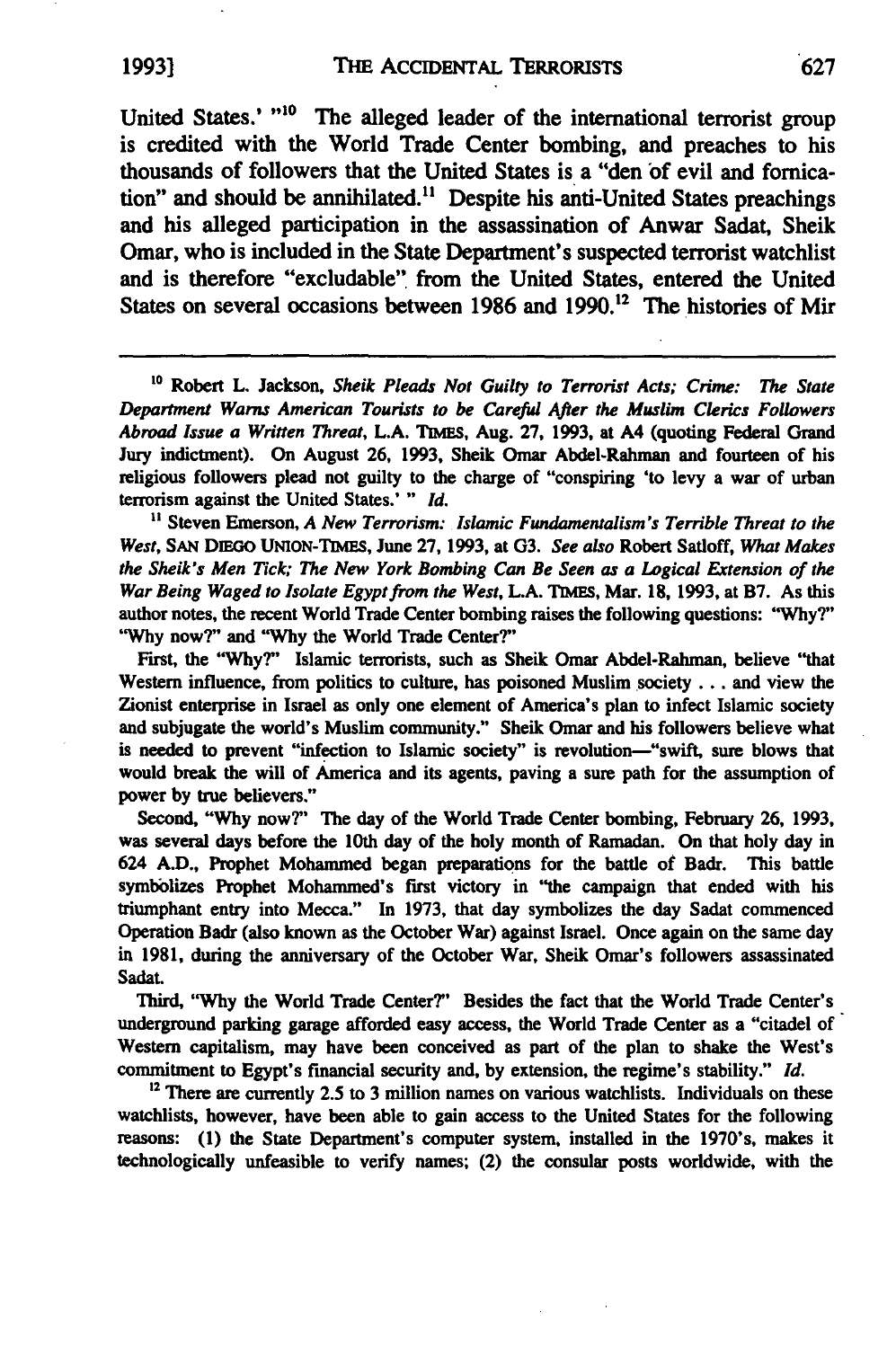Aimal Kansi and Sheik Omar reveal an important fact: the United States is vulnerable to terrorist attacks on its own soil **by** foreign nationals, not because of deficiencies in the provisions of the immigration laws, but rather as a result of deficiencies in the execution of the immigration laws. Thus, **1993** will be remembered in history as America's wake up call demanding, requiring, and necessitating changes in the execution of the immigration laws to prevent terrorism on United States' soil.<sup>13</sup>

#### *II.* LEGAL HISTORY

### *A. Immigration Laws from 1952 to 1990*

Throughout the 20th century, immigrants have been scapegoats for the illperceived fears and insecurities of the American people.<sup>14</sup> During the McCarthy Era of the 1950's, Americans feared antidemocratic and subversive ideas such as communism and anarchy. These fears ran rampant largely because of the unrestrained influx of foreigners, which Americans perceived as a weakness in the current immigration laws.<sup>15</sup> In response to these concerns, Congress promulgated the McCarran-Walter Act of 1952.<sup>16</sup> This Act provided that individuals entering the United States, either temporarily or permanently, who were anarchists or who advocated or were affiliated with the Communist or any other totalitarian party were excludable at the

*"Beck, supra* note 14, at **803.**

16 McCarran-Walter Act, ch. 477, 66 Stat. 163 (1952) (codified at 8 U.S.C. §§ 1101-1524 **(1988)).**

responsibility for issuing visas, are not linked together **by** any information system; **(3)** the State Department is still "heavily dependent on microfiche which is enormously awkward to work, extremely antiquated, time-consuming, and is not capable translating an Arab name to English and looking at all the permutations of that kind of name"; and (4) during the late 1980s and early 1990s, the State Department discontinued its policy of checking each visa applicant's history with the FBI for possible criminal activity because Congress passed a mandate requiring that the FBI charge user fees of five- to seven-dollars to any entity accessing its information. *International Security Hearing, supra* note **7,** at **\*16-19.**

**<sup>13</sup>**Emerson, *supra* note **11,** at **G3.**

**<sup>&#</sup>x27;4** George **C.** Beck, Note, *Deportation on Security Grounds and the First Amendment: Closing the Gap* Between *Resident Aliens and Citizens,* **6 GEo. IMMIGR. L., 803 (1992);** *See* also Arthur **C.** Helton, *Reconciling the Power to Bar* or *Expel Aliens on Political Grounds with Fairness and the Freedoms of Speech and Association: An Analysis of Recent Legislative Proposals,* **11 FORDHAM INT'L L.J.,** 467 (Spring **1988)** (discussing the McCarran-Walter Act of **1952).**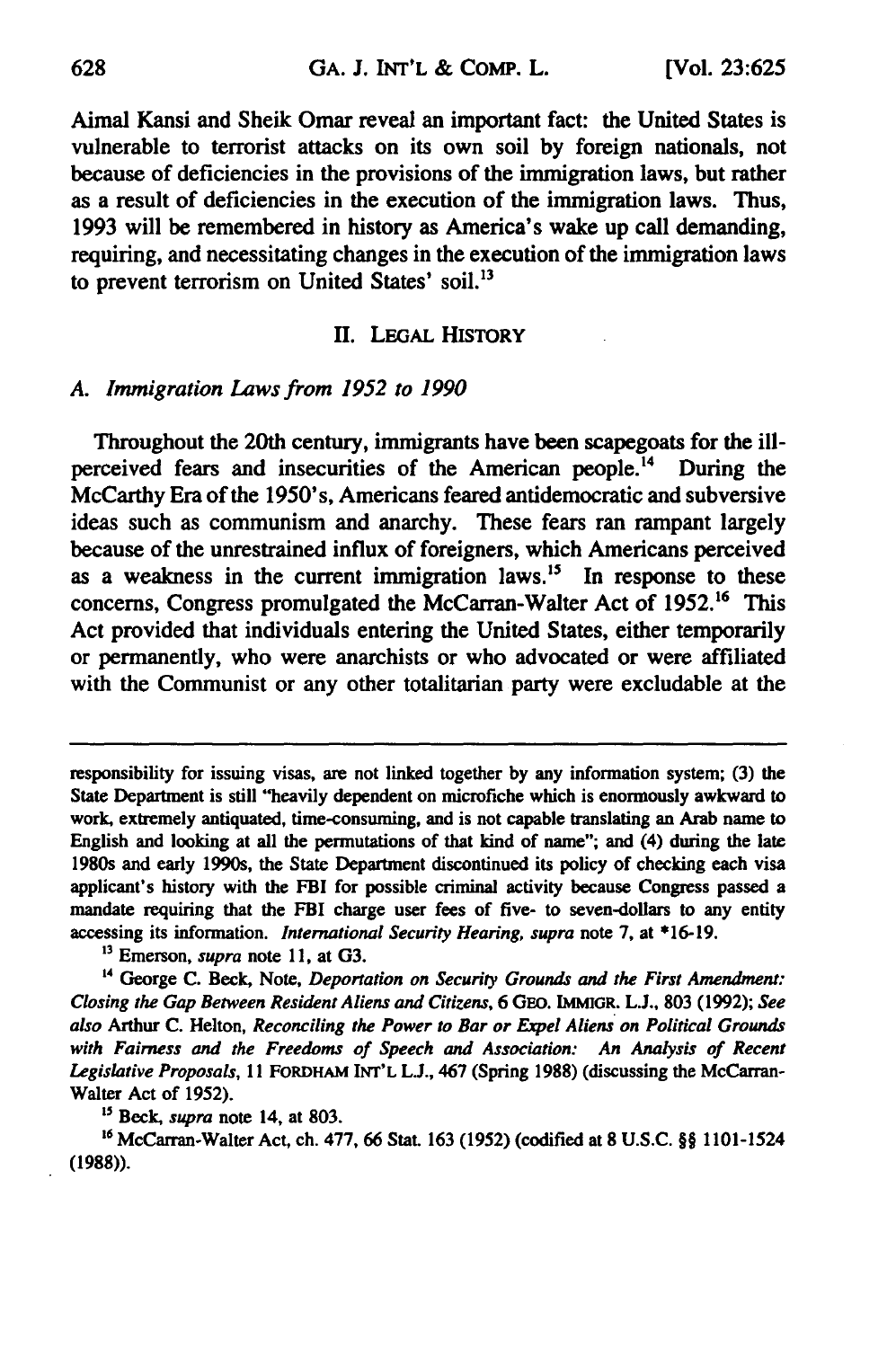port of entry or deportable if already residing in the United States.<sup>17</sup> Hence, many aliens were denied entry to the United States based largely on the "perception that their views are antithetical to the mission of, or belief in, the government of the United States."<sup>18</sup> The McCarran-Walter Act of **1952** promoted both the "unconstitutional censorship" of aliens within U.S. borders and the "anticipatory exclusion" of aliens seeking entry.<sup>19</sup>

Reformers of the McCarran-Walter Act of 1952 became invigorated in 1960 with the election of President Kennedy.<sup>20</sup> Kennedy, who had been a Congressman and Senator during the passage of the McCarran-Walter Act staunchly opposed the Act.<sup>21</sup> During his presidency, Kennedy believed that foreigners, with antidemocratic and anti-American beliefs would, given the opportunity of exposure to the United States, "mitigate their doctrinaire

**"7** Mitchell C. Tilner, *Ideological Exclusion of Aliens: The Evolution of a Policy,* 2 *GEO.* **IMMIGR. L.J. 1, 57-81 (1987).** In early June **1952,** the House of Representatives, **by** a vote of **203** to **53,** and the Senate, **by** a voice vote, passed the McCarran-Walter Act. Ten days after the Act was accepted by both the House and the Senate, on June **25, 1952,** it was vetoed **by** President Truman. President Truman, an advocate for liberal immigration policies, "decried the Act's distrust of citizen and alien alike." Specifically, he objected to "the Act's standardless delegation of authority to the Attorney General." In addition, President Truman objected to the unreviewable power vested in low-level immigration officers in which individuals could be denied entry into the United States or exported from the United States based upon the immigration officer's "opinion" of the individual's status. As such, President Truman concluded the individual's fate would be decided subjectively rather than objectively, which is contrary to the basis of our system of justice. Despite President Truman's objections, the House of Representatives and the Senate overrode the President's veto by a vote of **278 to 113** and **57** to **26,** respectively. *Id.* at 64-65. *See also* Courtney **E.** Pellegrino, Note, *A Generously Fluctuating Scale of Rights: Resident Aliens and First Amendment Free Speech Protections,* 46 **SMU** L. REV. **225 (1992)** (discussing impact of legislation on immigrants throughout 20th century). Deportable or excludable aliens, according to § 212(a)(28) of the McCarran-Walter Act (codified at **8 U.S.C.** § **1182** (a)(27) **(1988)),** are defined as:

> Aliens who the consular officer or the Attorney General knows or has reason to believe seek to enter the United States solely, principally, or incidentally to engage in activities which would be prejudicial to the public interest, or endanger the welfare, safety, or security of the United States.

<sup>18</sup> Alexander Wohl, Note, *Free Speech and The Right of Entry Into The United States: Legislation to Remedy The Ideological Exclusion Provisions of the Immigration and Naturalization Act,* 4 AM. **UJ. INT'L** L. **& POL'Y** 443, 458 **(1989).**

**'9** *Id.* at **457-58** n.64-65.

**"** Tilner, *supra* note **17,** at **75.**

**<sup>21</sup>***Id.*

629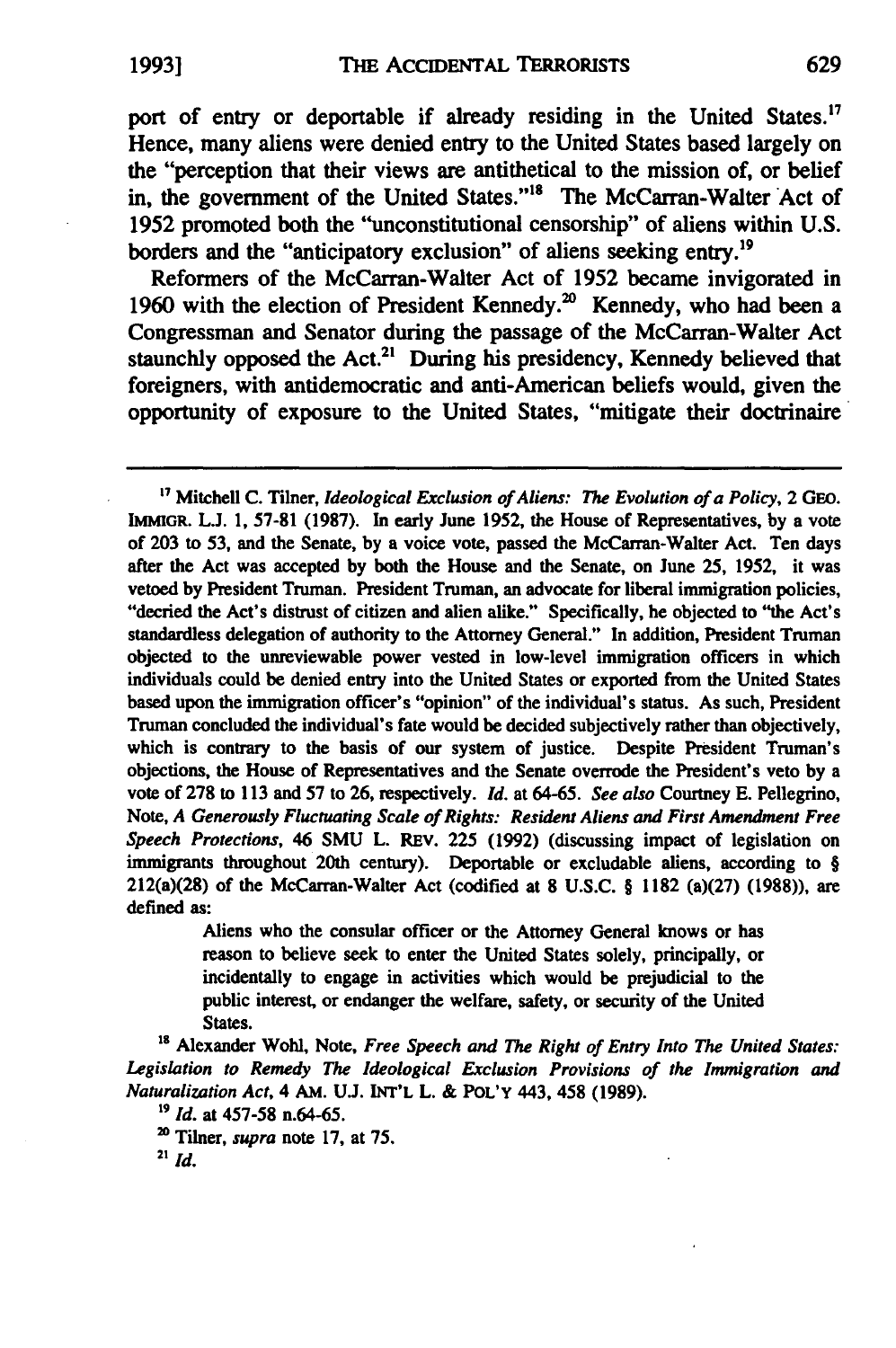attitudes and misconceptions about the United States."<sup>22</sup> President Kenne**dy,** in **1962,** "decrying America's 'police state' image, [stated]: 'I'm fed up with the image we have as a police state. **I** keep seeing reports about excluding visitors because of their political views. We act like a closed society.... **I** want **...** the freest possible movement in and out of the country.' "<sup>23</sup> Unfortunately, in 1963, America's most powerful advocate for reforming the McCarran-Walter Act of **1952** was lost with the assassination of President Kennedy.<sup>24</sup>

In **1972,** the Supreme Court reaffirmed the exclusion of aliens in *Kleindienst v. Mandel.*<sup>25</sup> In this case, Ernest Mandel, a Belgian journalist and Marxist, was invited to speak at several prestigious universities in the United States.<sup>26</sup> However, under section  $212(a)(28)$  of the McCarran-Walter Act, Mandel was excluded because of his political views.<sup>27</sup> In response to the visa denial, Mandel and the American citizens who had invited him to speak challenged the constitutionality of the McCarran-Walter **Act.2s** According to the plaintiffs, the McCarran-Walter Act violated their first amendment rights to receive information and ideas.<sup>29</sup> The Supreme Court, acknowledging the plaintiffs argument, nevertheless upheld the Attorney General's denial on the grounds that Congress, within its plenary power to admit or exclude aliens, had delegated this power to the Executive Branch.<sup>30</sup> As such, the Court would not question the Executive's action unless that action was not based on a "facially legitimate and bona fide reason."<sup>31</sup> The Attorney General, in the Court's opinion, had acted properly in light of Mandel's alleged abuse of a prior visa.<sup>32</sup>

Not until **1977,** approximately twenty-five years after the McCarran-Walter Act was enacted, did Congress push for reform. The driving force behind

<sup>2</sup>*Id.* at **76** (quoting **A. SCHWARTZ,** THE **OPEN SOCIETY 26 (1968)).**

**<sup>23</sup>***Id.* (quoting **SCHWARTZ,** *supra* note 22, at **25,** describing his conversation with President Kennedy "regarding Schwartz's nomination to Administrator of Bureau of Security and Consular Affairs").

<sup>4</sup>*Id.*

**<sup>25</sup>**408 **U.S. 753 (1972).**

*<sup>&#</sup>x27; Id.* at **756.** *See also* Helton, *supra* note 14, at **477;** Tilner, *supra* note **17,** at **76-77.**

*<sup>27</sup> Kleindienst,* 408 **U.S.** at **756-57.**

<sup>2</sup>*Id.* at **759.**

**<sup>2</sup>***Id.* at **762-65.** *See also* Tiiner, *supra* note **17,** at **77.**

*<sup>30</sup> Kleindienst,* 408 **U.S.** at **769-70.**

*<sup>31</sup> Id.* at **770.**

<sup>2</sup> *Id.* at **769.**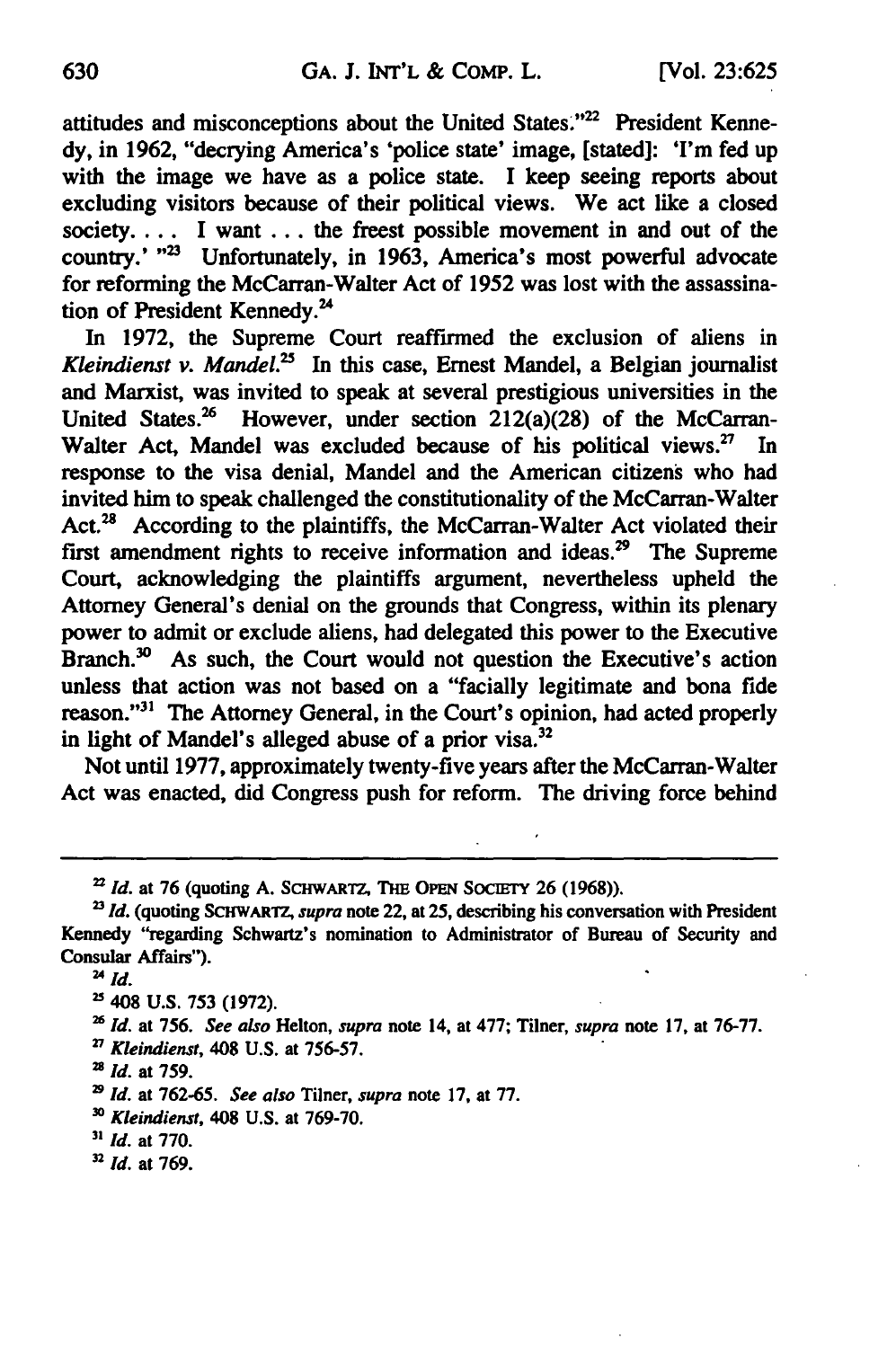these changes was the Helsinki Accords of 1975, in which the United States agreed to the free flow of ideas and people across its borders. $33$  Realizing that the McCarran-Walter Act conflicted with the Helsinki agreement, Congress enacted the McGovern Amendment.<sup>34</sup> This Amendment "requires" the [State Department] to waive exclusions on associational grounds [i.e., membership in or affiliation with one of the groups strictly prohibited from entry into the United States under section 212(a)(28) of the McCarran-Walter Act] for short-term visitors unless the alien's admission 'would be contrary to the security interests of the United States.' "<sup>35</sup> The weakness of this Amendment, however, was that it provided no protection to those individuals seeking to reside in the United States on a permanent basis.<sup>36</sup>

In **1987,** Congress, acknowledging the exigency of protecting aliens seeking permanent residence in the United States from exclusion and deportation, enacted section **901** of the Foreign Relations Authorization Act.37 Section **901** was enacted to afford all aliens within the United States protection from exclusion and deportation based solely on ideologies which Would otherwise be protected under the **U.S.** Constitution **if** espoused **by** U.S. citizens.<sup>38</sup> Congress' intent of eliminating the ideologically-based focus of the McCarran-Walter Act, however, was ignored **by** a provision of section **901** which preserved in the **U.S.** Government the power to exclude and deport an alien who "has engaged in **. . .** or is likely to engage in **...** terrorist activity. '39 Although section **901** was amended in **1988** to grant protection from exclusion to those entering the United States on a temporary basis,<sup>40</sup> immigration officials have nevertheless interpreted section 901 to

**<sup>33</sup>** See Final Act of the Conference on Security and Cooperation in Europe, Aug. **1, 1975,** Dep't of State Pub. No. **8826** at **113-15;** 14 I.L.M. **1292,** 1313-14 (1975). **See also** Tilner, *supra* note **17,** at **78.**

**<sup>1</sup>** Act of Aug. **17, 1977,** Pub. L. No. **95-105,** § 112, **91** Stat. 844, **848** (repealed **1991).** *See also* Dave Martella, Note, *Defending the Land of the Free and the Home of the Fearful: The Use of Classified Information To Deport Suspected Terrorists,* 7 AM. **UJ. INT'L** L. **&** POL'Y 951 (1992) (discussing legislation enacted during 20th century concerning immigration and terrorists).

**<sup>&</sup>quot;** David Cole, *The 1952 McCarran-Walter Act: Is It Irrelevant in Today's World?,* **NAT'L U.,** May **29, 1989,** at 22 (quoting 22 **U.S.C.** § 269(a) **(1982)).**

**<sup>3</sup>** *Id.*

**<sup>37</sup>** Foreign Relations Authorization Act of **1987,** Pub. L. No. 100-204, § **901, 101** Stat. **1331,** 1399-1400 **(1987)** (repealed **1990).**

 $38$  *Id.* 

**<sup>3</sup> Id.** at 1400.

**<sup>&#</sup>x27;** Pellegrino, *supra* note **17,** at **227.**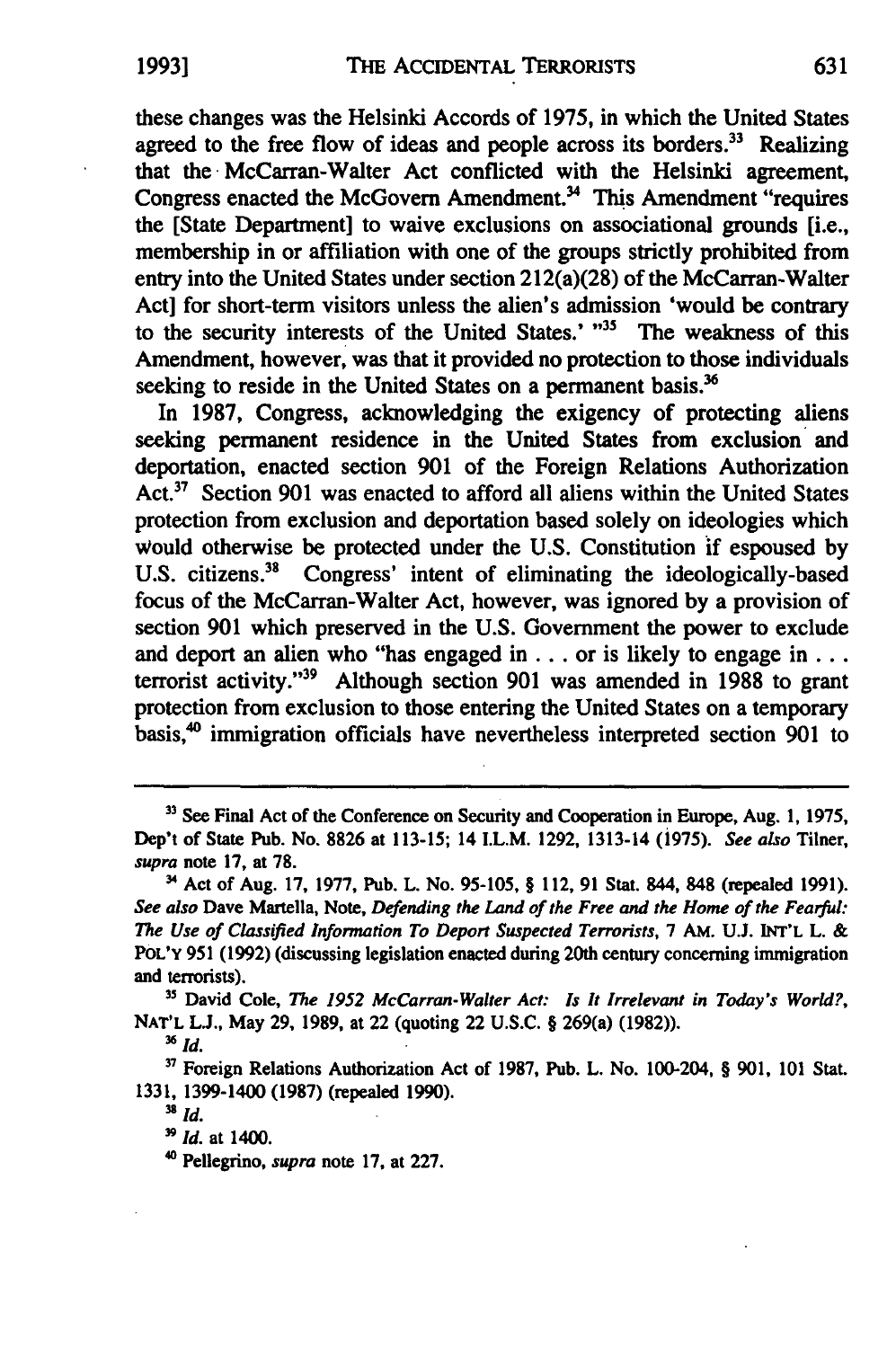"render excludable and deportable anyone who is a member of--or even a contributor to-a group that has engaged in terrorist activities, whether or not the individual ever engaged in or supported a particular terrorist activity."<sup>41</sup> Thus, although Congress attempted to remedy "exclusion by affiliation," section 901 was enforced such that individuals who engaged in terrorist activities, or "whose entry was adverse to foreign policy," remained excludable or deportable.42

#### *B. The Immigration Act of 1990*

Still seeking to eliminate the ideological exclusion of aliens, Congress promulgated the Immigration Act of 1990.<sup>43</sup> Although this Act is significant for its elimination of many of the McCarran-Walter Act exclusionary provisions which had been in effect for almost forty years, it nevertheless retains the McCarran-Walter Act exclusion of aliens who "have engaged or are likely to engage in terrorist activit[ies]."<sup>44</sup> Thus, while the McCarran-

(i) In general

Any alien who-

**(I)** has engaged in a terrorist activity, or

**(11)** a consular officer or the Attorney General knows, or has reasonable ground to believe, is likely to engage after entry in any terrorist activity (as defined in clause (iii)), is excludable. An alien who is an officer, official, representative, or spokesman of the Palestine Liberation Organization is considered, for purposes of this chapter, to be engaged in a terrorist activity.

(ii) "Terrorist activity" defined

**<sup>41</sup>** Cole, *supra* note 35, at 22.

**<sup>42</sup>** *Id.*

<sup>41</sup> Immigration Act of 1990, Pub. L. No. 101-649, 104 Stat. 4978 (codified at various sections of **8 U.S.C.).**

*<sup>&</sup>quot; See supra* notes 16-22 and accompanying text. The Immigration Act of 1990, Pub. L. No. 101-649, 104 Stat. 1400 (codified at **8** U.S.C. § 1182 (a)(3)(B)) (1990 Supp. II), defines excludable aliens and provides that:

As used in this chapter, the term "terrorist activity" means any activity which is unlawful under the laws of the place where it is committed (or which, if committed in the United States or any State) and which involves any of the following:

<sup>(</sup>I) The highjacking or sabotage of any conveyance (including an aircraft, vessel, or vehicle).

**<sup>(</sup>I1)** The seizing or detaining, and threatening to kill, injure, or continue to detain, another individual in order to compel a third person (including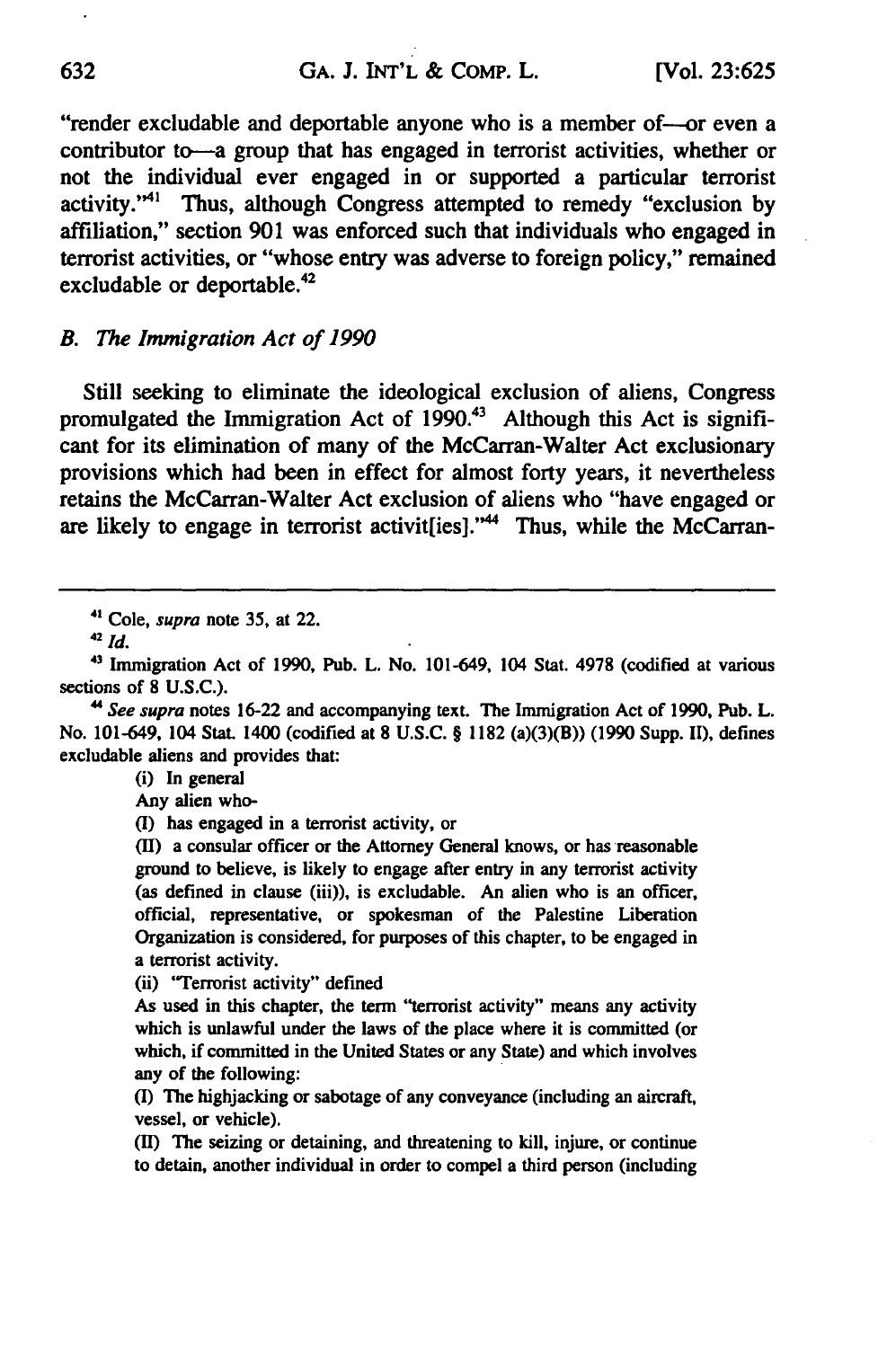Walter Act is heavily criticized for its supposedly unconstitutional "exclusion by association,"<sup>45</sup> Congress has repeatedly chosen statutory language which provides this result.<sup>46</sup>

> a governmental organization) to do or abstain from doing any act as an explicit or implicit condition for the release of the individual seized or detained.

> **(11)** A violent attack upon a internationally protected person (as defined in section **11** 16(b)(4) of Title **18)** or upon the liberty of such a person. (IV) An assassination

(V) The use of any-

(a) biological agent, chemical agent, or nuclear weapon or device, or **(b)** explosive or firearm (other than for the mere personal monetary gain), with intent to endanger, directly or indirectly, the safety of one or more individuals or to cause substantial damage to property.

(VI) **A** threat, attempt, or conspiracy to do any of the foregoing.

(iii) "Engage in Terrorist Activity Defined"—As used in this Chapter, the term "engage in terrorist activity" means to commit, in an individual capacity or as a member of an organization, an act of terrorist activity or an act which the actor knows, or reasonably should know, affords material support to any individual, organization, or government in conducting a terrorist activity at any time, including the following acts:

**(I)** The preparation or planning of a terrorist activity.

**(II)** The gathering of information on potential targets for terrorist activity. **(III)** The providing of any type of material support, including a safe house, transportation, communications, funds, false identification, weapons, explosives, or training, to any individual the actor knows or has reason to believe has committed or plans to commit an act of terrorist activity.

(IV) The soliciting of funds or other things of value for terrorist activity or for any terrorist organization.

(V) The solicitation of any individual for membership in a terrorist organization, terrorist government, or to engage in a terrorist activity.

*See also,* Charles **C.** Foster, *The New Immigration* **Act** *of 1990: Major Reform of Legal Immigration,* HOUSTON BAR Ass'N (JanJFeb.,1991).

45 Cole, *supra* note **35,** at 22. *See also* Tilner, *supra* note **17,** at **66-67;** Wohl, *supra* note **18,** at **457-58** n.64-65.

**46** Cole, *supra* note **35,** at 22.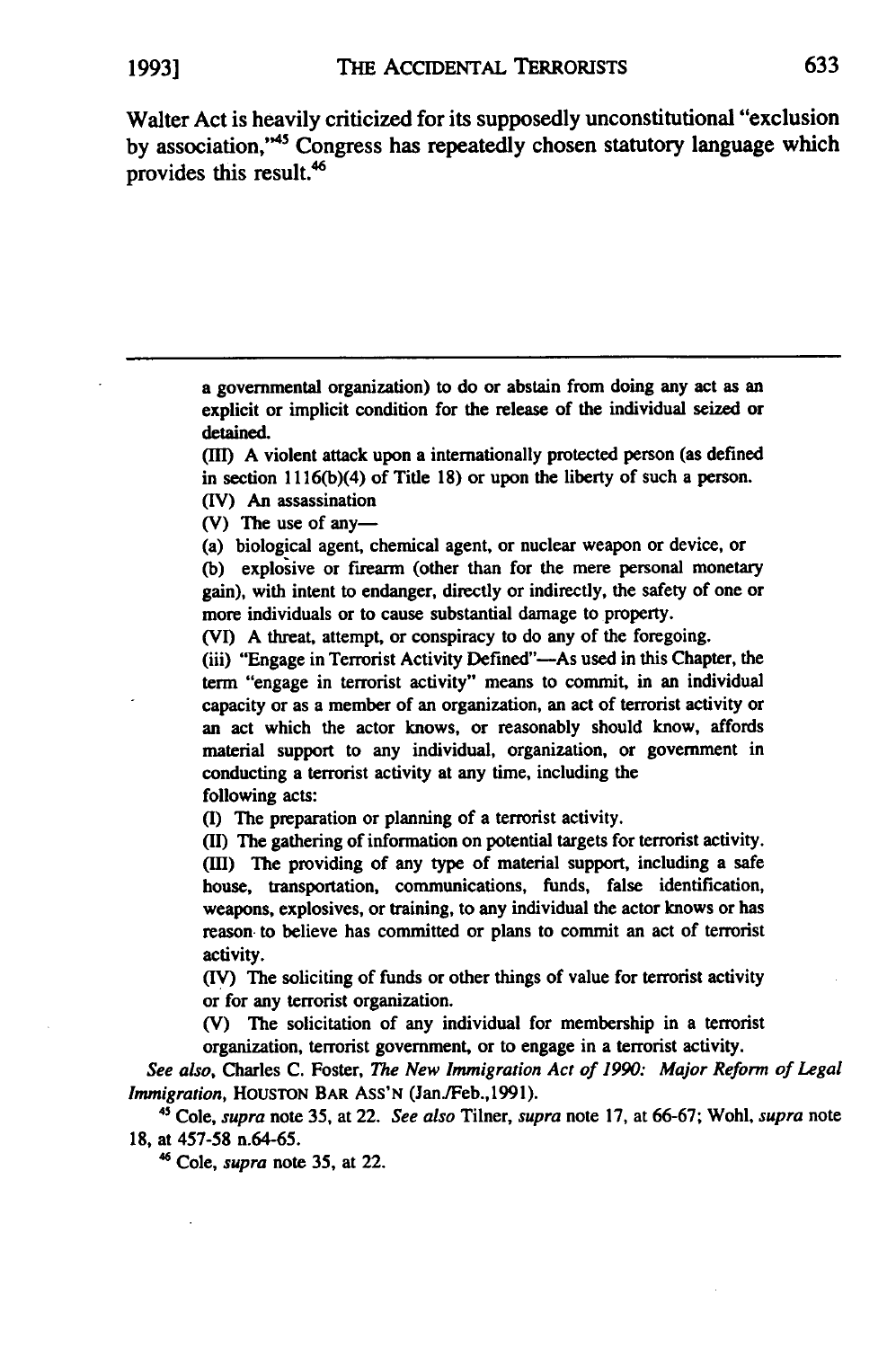#### *C. Congressional Proposals to Amend Current Immigration Laws*

Although the current immigration laws contain provisions addressing terrorists and terrorist activities,<sup>47</sup> Contress, responding to the renewed fear and insecurities of the American people, is considering the Terrorist Interdiction Act of 1993<sup>48</sup> and the Exclusion and Asylum Reform Amendments of **1993."9**

The Terrorist Interdiction Act of **1993,** introduced **by** Representatives Snowe (R-Maine), Gilman (R-New York), and McCollum (R-Florida), attempts to increase the scope **by** which aliens may be excluded. The language of this proposal excludes aliens who "are members of an organization that engages in terrorist activity or actively support or advocate terrorist activity."<sup>50</sup> The current immigration law, which originated in section 901 of the Foreign Relations Authorization Act, excludes aliens who engage in or are likely to engage in terrorist activity.<sup>51</sup>

Although the current proposal appears to provide an additional level of protection against terrorists entering the United States, this protection is largely illusory. Since its origin in section **901** of the Foreign Relations Authorization Act, the current statutory language has been interpreted **by** immigration officials as "render[ing] excludable and deportable anyone who is a member **of. . .** or even a contributor to **...** a group that has engaged in terrorist activities, whether or not the individual ever engaged in or supported a particular terrorist activity."<sup>52</sup> As such, the State Department has been implicitly exercising the power offered **by** this proposal since the repeal of the McCarran-Walter Act. This bill will therefore offer no new solutions to

**"(I1)** is a member of an organization that engages in terrorist activity or who actively supports or advocates terrorist activity,";

**(3) by** adding after clause (iii) the following:

"(iv) Terrorist Organization Defined. **-** As used in this Act, the term 'terrorist organization' means an organization which commits terrorist activity as determined **by** the Attorney General, in consultation with the Secretary of State."

**5' 8 U.S.C.** § 1182(a)(3)(B) **(1988).**

*52 See supra* note 41 -and accompanying text.

**<sup>&#</sup>x27;** *See supra* notes 43-44 and accompanying text.

<sup>4&#</sup>x27; H.R. 2041, **103d** Cong., **1st** Sess. **(1993).**

**<sup>49</sup>**H.R. **1355, 103d** Cong., **1st** Sess. **(1993).**

**so** Terrorist Interdiction Act of **1993,** *supra* note 48, amends **8 U.S.C.** § 1182(a)(3)(B) as **follows:**

<sup>(2)</sup> **by** adding after clause (i)(1I) the following: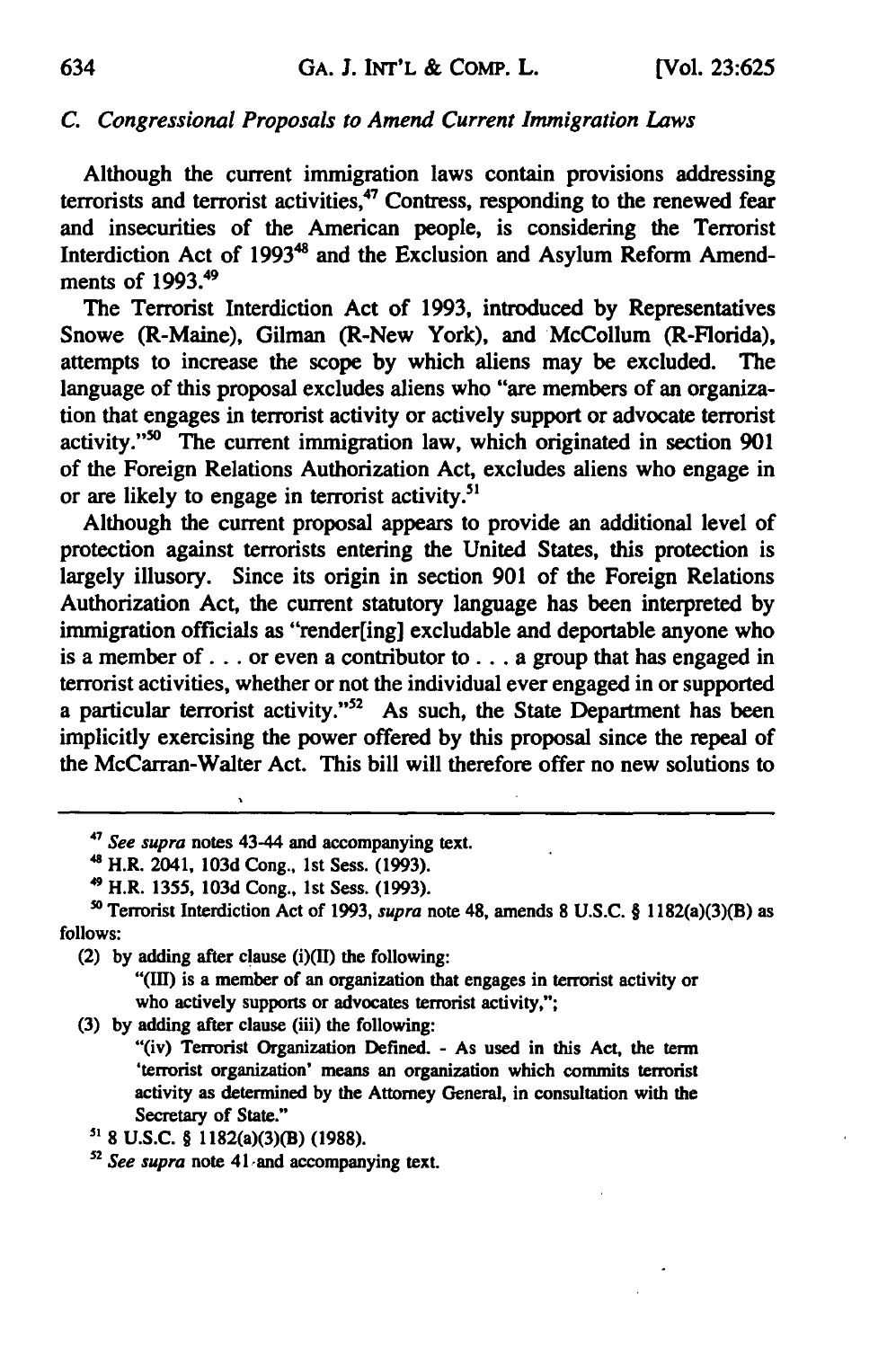the United States' current immigration problems other than to comport the existing law with this practical realities of enforcement.

The second Congressional proposal aimed at preventing future terrorist attacks on United States soil is the Exclusion and Asylum Reform Amendments of **1993.<sup>s</sup> "** In addition to excluding aliens who fraudulently seek access to the United States, this bill proposes that an alien who lacks proper documentation<sup>54</sup> and fails to apply for asylum shall be barred from entry without a hearing.<sup>55</sup> However, if an alien does seek asylum, the proposal

According to **8 U.S.C.** § **1225 (b) (1988),** every alien (other than an alien crewman), and except as otherwise provided in subsection (c) of this section and in section **1323(d)** of this title, who may not appear to the examining immigration officer at the port of arrival to be clearly and **-** beyond a doubt entitled to land shall be detained for further inquiry to be conducted **by** a special inquiry officer. The decision of the examining immigration officer, if favorable to the admission of any alien, shall be subject to challenge **by** any other immigration officer and such challenge shall operate to take the alien, whose privilege to land is so challenged, before a special inquiry officer for further inquiry.

The Exclusion and Asylum Reform Amendments will provide the following changes to the current law:

> Sec. **3** Inspection and Exclusion **by** Immigration Officers. Section **235(b)** of the Immigration and Nationality Act **(8 U.S.C.** § **1225(b))** is amended to read as follows:

**(b)** Inspection and Exclusion **By** Immigration Officers **-**

**(1)** An immigration officer shall inspect each alien who is seeking entry to the United States.

(2) **(A) IF THE EXAMINING** OFFICER DETERMINES THAT **AN ALIEN SEEKING** ENTRY-

(i) (I) is excludable under section 212 (a) $(6)(C)(iii)$ , or

**(11)** is excludable under section 212 (a)(7)(A)(i),

(ii) does not have any reasonable basis for legal entry into the United States, and

(iii) does not indicate an intention to apply for asylum under section **208,** the alien shall be specially excluded from entry into the United States without a hearing.

(B) The examining immigration officer shall refer to an immigration officer, specially trained to conduct interviews and make determinations bearing on the eligibility for asylum, any alien who is (i) excludable under section  $212(a)(6)(c)$  or section  $212(a)(7)(A)(i)$  and (ii) who has

**s3** Exclusion and Asylum Reform Amendments, supra note 49.

<sup>&</sup>lt;sup>54</sup> *Id.* (proper documentation includes valid immigrant visa and valid unexpired passport). ' <sup>5</sup> Section **235(b)** of the Immigration and Nationality Act **(8 U.S.C.** § **1225(b))** is amended as follows: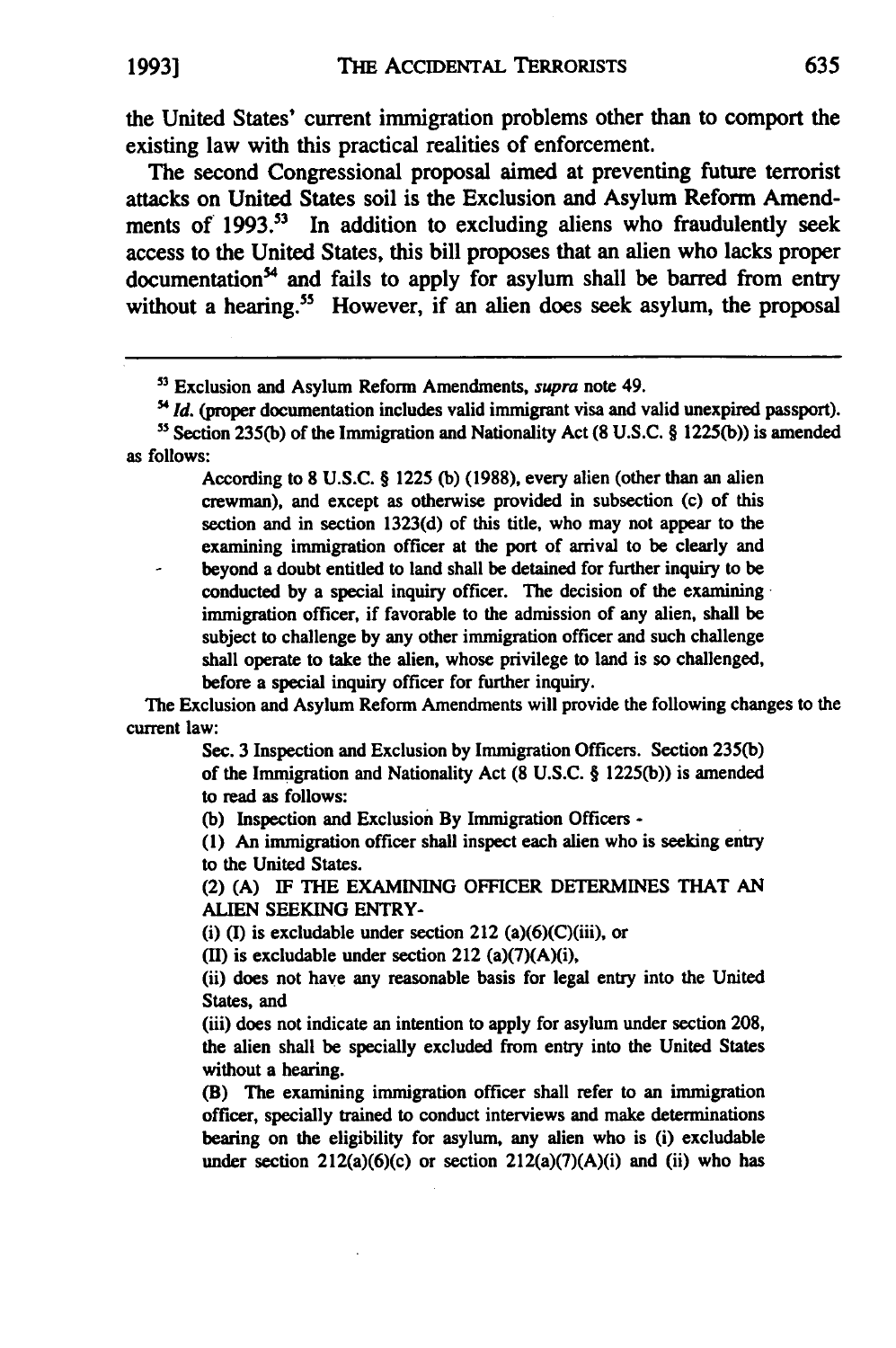empowers the immigration officer to assess an alien's eligibility at the port

indicated an intention to apply for asylum. Such an alien shall not be considered to have entered into the United States for the purposes of this Act.

**(C)** An alien under subparagraph (B) who is determined **by** an immigration officer, specially trained to conduct interviews and make determinations bearing on the eligibility for asylum, to be excludable and ineligible for the exception under section 208(e)(2), shall be excluded and deported from the United States without further hearing.

**(3)(A)** Except as provided for in subparagraph (B), if the **examining** immigration officer determines that an alien seeking entry is not clearly and beyond a doubt entitled to enter, the alien shall be detained for a hearing before the immigration judge.

Those aliens excludable under section 212(a)(6)(c)(iii)(as defined in the current proposal) are defined as:

> (iii) **FRAUD, MISREPRESENTATION, AND FAILURE** TO **PRESENT DOCUMENTS;**

> **(I)** Any alien who, in seeking entry to the United States or boarding a common carrier for the purpose of coming to the United States, presents any document which, in the determination of the immigration officer, is forged, counterfeit, altered, falsely made, stolen, or inapplicable **to** the alien presenting the document, or otherwise contains a misrepresentation of a material fact, is excludable.

> **(1I)** Any alien who, in boarding a common carrier for the purpose of coming to the United States, presents **a** document that relates or purports **to** relate to the alien's eligibility to enter the United States, and fails to present such document to an immigration officer upon arrival at a port of entry into the United States, is excludable.

Those aliens excludable under section 212 (a)(7)(A)(i) (as defined **by** the current proposal) are defined as:

**(A)** Immigrants

(i) In general

Except as otherwise specifically provided in this chapter, any immigrant at the time of application for admission-

**(I)** who is not in possession of a valid unexpired immigrant visa, reentry permit, border crossing identification card, or other valid entry document required **by** this chapter, and a valid unexpired passport, or other suitable travel document, or document of identity and nationality if such document is required under the regulations issued **by** the Attorney General under section 1181(a) of this title, or

**(I)** whose visa has been issued without compliance with the provisions of section **1153** of this title, is excludable.

Exclusion and Asylum Reform Amendments of **1993,** *supra* note 49.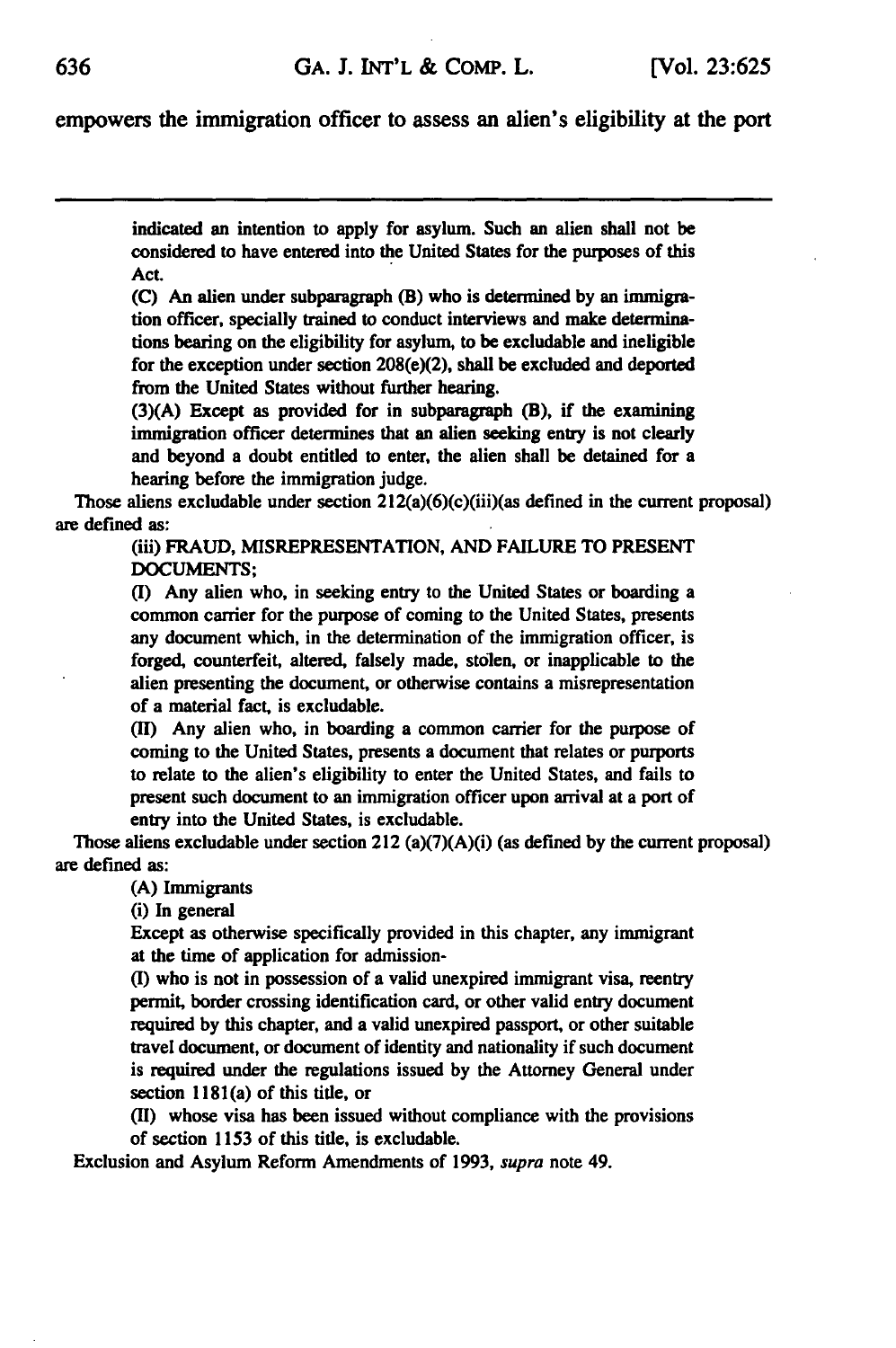of entry.<sup>56</sup> If the immigration officer detremines that the alien is not eligible for asylum, the alien shall be excluded and deported, again without a hearing.<sup>57</sup> Those aliens who are "not clearly and beyond a doubt entitled to enter," shall be detained for a hearing.<sup>58</sup> Granting immigration officials such broad discretion at the port of entry is likely to subject many **immi**grants to the personal prejudices of these officials, thereby reverting the United States to its "police state" status of the 1950's.

**By** recognizing the defects in the current laws, the inability of the proposals to correct these defects, the impact the proposals will have on nonexcludable aliens, and the availability of more effective solutions, the 103rd Congress, like its predecessors, apparently seeks to calm the fears and insecurities of its constituents with more rhetoric.

# **III. THE CURRENT CONTROVERSY AND FUTURE UNCERTAINTY: EXCLUDABLE** ALIENS

## *A. Defects in the Current Immigration Laws*

Current **U.S.** immigration laws provide that an alien who "has engaged [in] ... or is likely to engage in terrorist activity" is excludable.<sup>59</sup> Immigration officials' interpretation of this language has empowered them to "exclud[e] and deport[] anyone who is a member of-or even a contributor to-a group that has engaged in terrorist activities, whether or not the individual ever engaged in or supported a particular terrorist activity."<sup>60</sup> Despite this statutory language and its current interpretation, individuals who advocate and support terrorism continue to enter and remain in the United States. The **CIA** killings and the World Trade Center bombing are but glaring indicators that the weakness in the current immigration law lies not in its language but rather in its execution.

The investigations of the World Trade Center bombing, which best exemplify the problems with the execution of the law, reveal several deficiencies. First, the consular offices, which issue entry visas, investigate an applicant's history for possible terrorist activities via an antiquated micro-

**<sup>56</sup>** *id.*

**<sup>5</sup>** *id.*

**<sup>58</sup>** *Id.*

**<sup>&</sup>quot; 8 U.S.C.** § **1182** (a)(3)(B)(i) **(1988).**

**<sup>60</sup>** Cole, supra note **35,** at 22.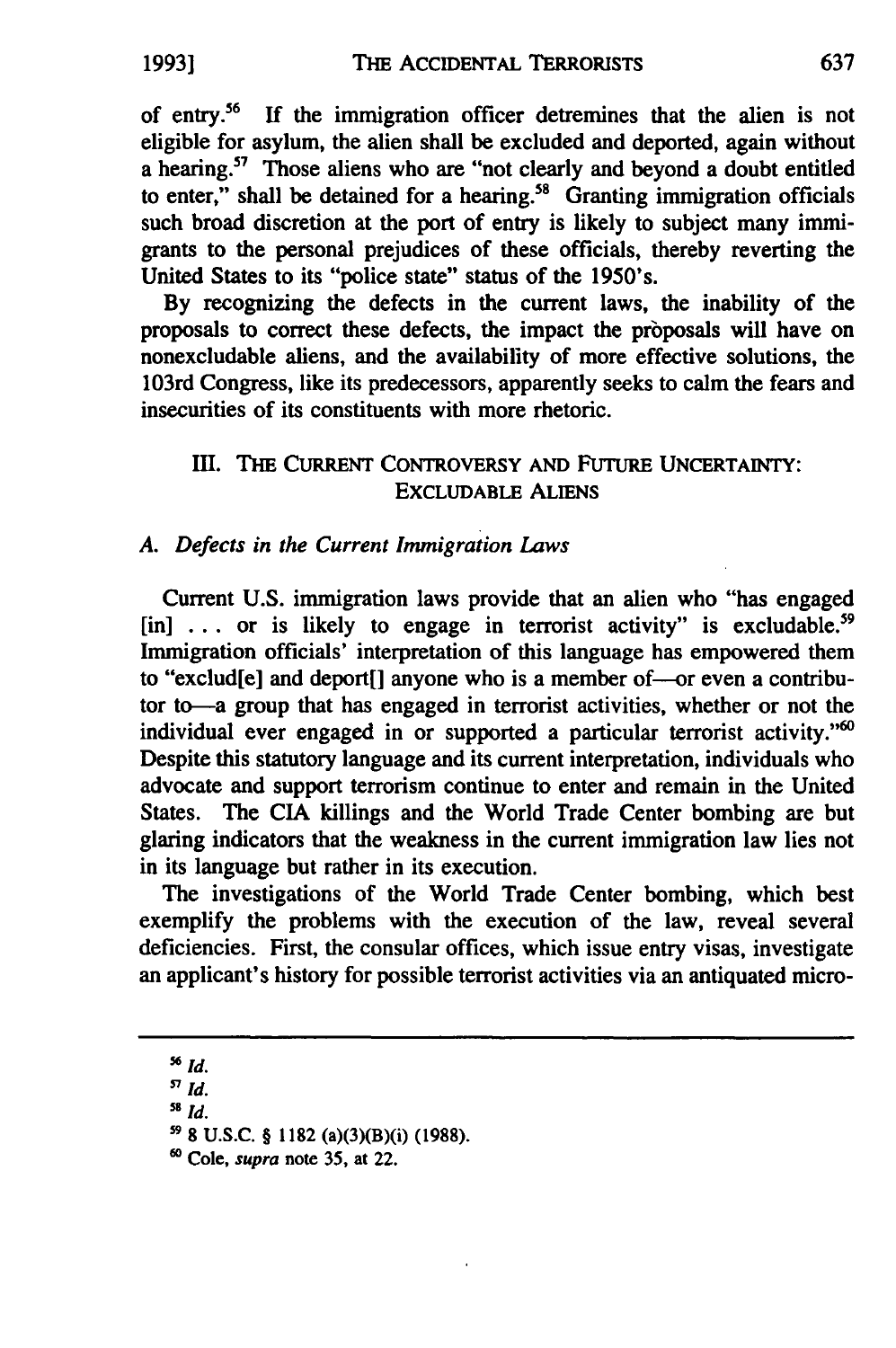fiche system that is inefficient, time-consuming and "not capable **of...** a transliteration of an Arab name to English and looking for all of the permutations of that kind of name."6'

Second, Congress has directed the FBI to charge all entities which access FBI information a five- to seven-dollar user fee. In accordance with Executive Order **12,291,** the State Department performed a cost/benefit analysis regarding the user fees and concluded that the cost of investigating each visa applicant would far exceed the benefits. $62$  To avoid this consistent and burdensome inter-agency surcharge, the State Department discontinued accessing FBI information to determine whether a visa applicant has a criminal record.<sup>63</sup> The State Department's decision to save money at the risk of allowing more potential terrorists into the United States clearly indicates that Congress should focus on changing immigrant investigatory procedures rather than altering the statutory language itself.

# *B. The Ineffectiveness of the Congressional Proposals*

Although Congress' goal is to prevent future terrorist attacks, immigration restrictions suggested in the Terrorist Interdiction Act of 1993 and the Exclusion and Asylum Reform Amendments of 1993 will likely be ineffective against persons currently living in the United States and against those who gain entry to the United States as "sleeper agents."<sup>64</sup> The deficiency of the Congressional proposals concerning aliens associated with terrorist activity and currently living in the United States is partly attributable to the government's inability to track aliens after entry. $65$  For instance, each year over 15,000 aliens without proper documentation arrive in New York's JFK Airport seeking political asylum.<sup>66</sup> Although the authorities do not know the true identity of these aliens, many receive work permits while their political asylum requests are pending.<sup>67</sup> Upon gaining the supposedly

*67 Id.* at **A16.**

**<sup>61</sup>** *International Security Hearing, supra* note **7,** at **\* 16.**

**<sup>62</sup>** *Id.* at **\*17-18.**

*<sup>6&#</sup>x27; Id.* at **"17.**

<sup>64</sup> Brian Duffy **&** Louise Lief, *Saddam Hussein's Unholiest Allies,* **U.S.** NEWS & **WORLD REP.,** Jan. **28, 1991,** at 42; *see also* Martella, *supra* note 34, at **955-57.**

**<sup>6</sup>** Garnet K. Emery, *The American Dream* **-** *For the Lucky Ones: The United States' Confused Immigration Policy,* 12 **U.** ARK. LrrrLE **RoCK L.J. 755, 759 (1989-90).**

**<sup>66</sup>**Debra **J.** Saunders, *Passport Without Policy,* **SAN FRAN.** CHRON., May 24, **1992,** at **A16.**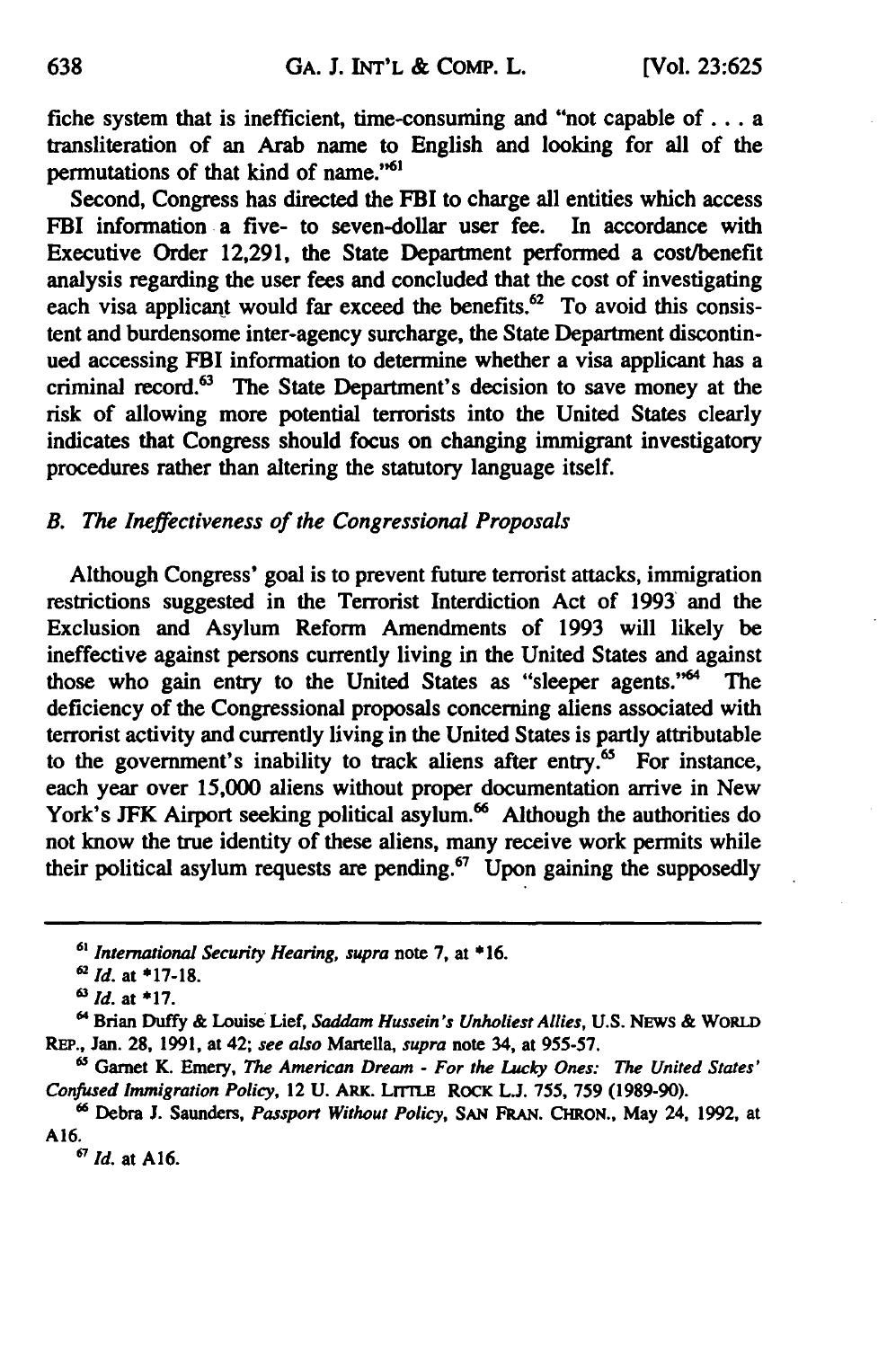temporary work permit, many of these aliens vanish into the American landscape without ever facing the rigors or the asylum application process.<sup>68</sup>

Although tracking unidentified aliens who enter the United States appears to be an effective solution, it is not. In order to monitor aliens entering the United States, the government must have **"...** . information about where an alien goes, what that alien does, and with whom that alien associates."<sup>69</sup> Once on United States soil, however, aliens are protected against illegal searches and seizures by the Fourth Amendment of the U.S. Constitution.<sup>70</sup> Given the constitutional restraints of tracking, the proposed Exclusion and Asylum Reform Amendments of **1993,** which deny U.S. entry to aliens without proper documentation, appear to be a viable solution. This proposed reform, however, is likely to be ineffective in eliminating terrorist presence in the United States because of the existence of "sleeper agents."<sup>71</sup>

Sleeper agents are individuals supported by terrorist organizations who enter the United States under new identities that are immune from U.S. exclusion and silently infiltrate a community.<sup>72</sup> They often remain in a community for many years as they work, marry and raise families until they receive instructions from the leaders of their terrorist organizations ordering action against the community.<sup>73</sup> According to FBI investigations, "nearly every major Middle Eastern terrorist group operates a surrogate organization<br>within the United States."<sup>74</sup> These organizations are hidden among These organizations are hidden among communities in major U.S. cities that are heavily settled by the non-terrorist Middle Easterners.

As long as sleeper agents can acquire new identities, current and proposed immigration legislation will remain ineffective tools in America's fight

**<sup>6</sup>** *Id.*

**I9** Emery, *supra* note 65, at 759.

**<sup>7</sup>o** *Id.* (U.S. government is not entitled to personal information on an individual, such as where a person goes, with whom a person associates, and what a person does, regardless of whether individual is a U.S. citizen or an alien, as this information is constitutionally protected). *See* **also U.S.** CONSTITUTION Amend. IV.

**<sup>&#</sup>x27;** Duffy & Lief, *supra* note 64, at 42.

 $\overline{a}$  *Id.* 

*<sup>&</sup>quot; Id.*

<sup>74</sup> Martella, **supra** note 34, at **956** n.34 (quoting Robert Ricks, FBI Deputy Assistant Director, address at the Conference entitled "Terrorism: An Evaluation of the Reagan Years and an Agenda for the Next Administration," Wash. **D.C., I 1** TERRORISM **538, 539,** in which FBI reports on terrorism where "sleeper agents" infiltrate among Palestinian populations in Los Angeles, Detroit, and Chicago).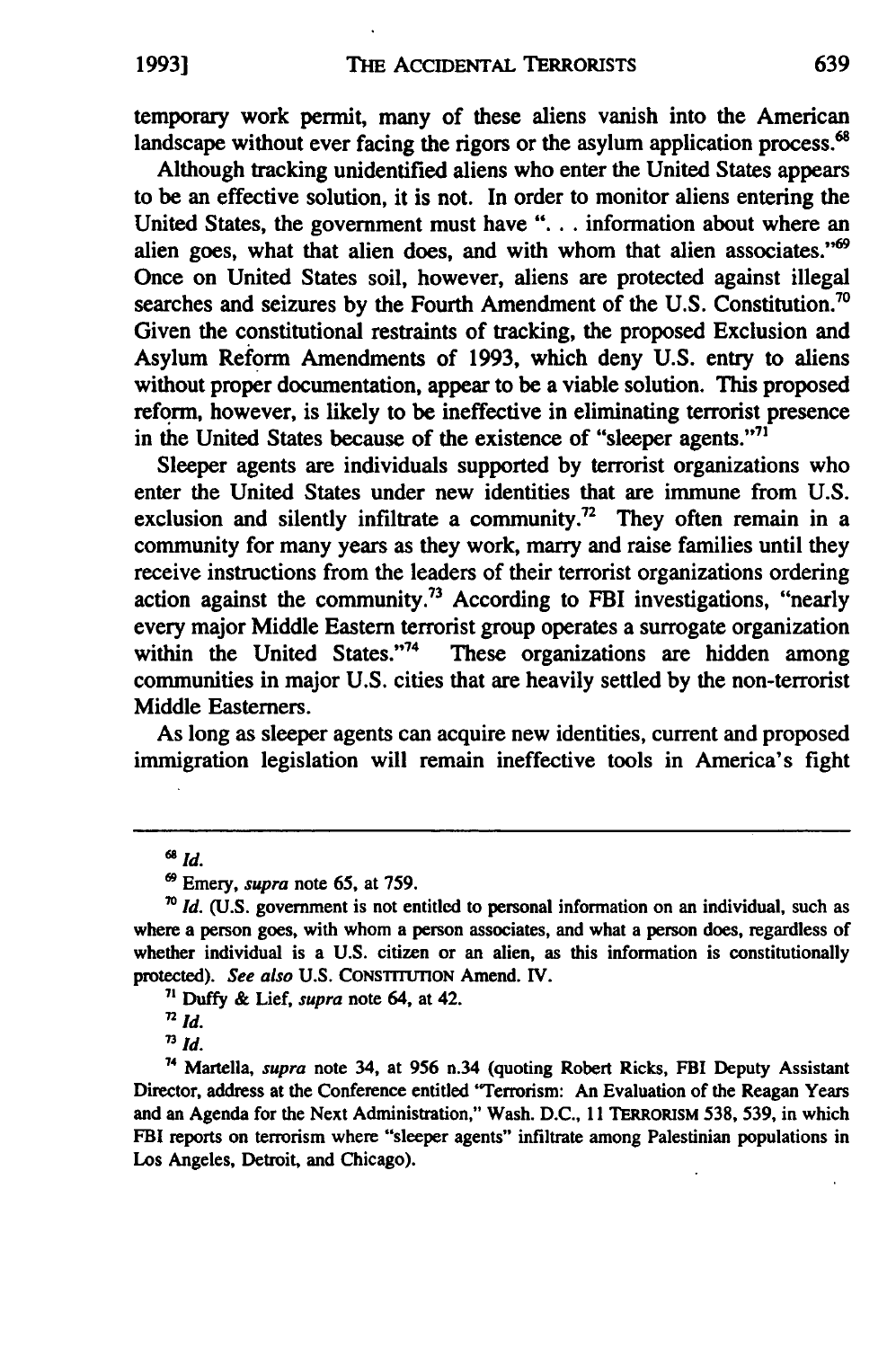against terrorism. Given each of the proposals' ineffectiveness against excludable aliens, only bona fide aliens will likely be severely affected.

## *C. The Impact of the Congressional Proposals on Nonexcludable Aliens*

The Terrorist Interdiction Act of **1993,** like the McCarran-Walter Act, expressly excludes aliens based upon their associations and affiliations." Although the exclusion of aliens based upon their terrorist associations appears to be an appropriate measure to remedy terrorist attacks on **U.S.** soil, this bill "would bar anyone who advocated armed struggle against Iraq, Iran or the Serbs."<sup>76</sup> Although the language of the bill will not change the current enforcement procedures of immigration laws, those advocating armed struggles in the name of democracy will be emphatically denied entry.

Under the Exclusion and Asylum Reform Amendments of **1993,** an alien's ability to gain entry is based solely on the immigration officer's discretion. Under this provision, an immigration officer must exclude an immigrant without a hearing if that person is not in possession of proper documentation and does not intend to apply for asylum.<sup>77</sup> For those seeking asylum, the immigration officer determines whether the applicant may enter the United States. Depending upon the immigration officer's determination, an immigrant may be excludable and deported without a hearing.<sup>78</sup> Those immigrants which the immigration officer determines are not "clearly and beyond a doubt" entitled to enter the United States are detained in detention centers.79 Immigrants which the immigration officer determines to be excludable are immediately excluded and deported without a hearing.<sup>80</sup> Allowing an immigration officer who may be subject to personal biases to

**<sup>76</sup>**Cole, *supra* note **75,** at **16.**

**<sup>7</sup>** Terrorist Interdiction Act of **1993,** *supra* note 48. *See also* United States v. Robel, **389 U.S. 258,** 264 **(1967)** (Chief Justice Earl Warren, writing on exclusion of aliens in the name of national security, stated: "It would indeed be ironic if, in the name of national defense, we would sanction the subdivision of one of those liberties---the freedom of association-which makes the defense of the Nation worthwhile"); David Cole, *Inalienable Rights, but Not for Aliens,* **CoNN.** L. **TRIB.,** June **29, 1992,** at **16** (quoting Chief Justice Earl Warren *in Robel).*

**<sup>&</sup>quot; The** Exclusion and Asylum Reform Amendments of **1993,** *supra* note 49 (proper documentation under proposal includes valid, unexpired passport and valid, unexpired visa).  $\frac{78}{p}$  *id.*  $\frac{1}{4}$ 

**<sup>1</sup>o** The Exclusion and Asylum Reform Amendments, *supra* note 49.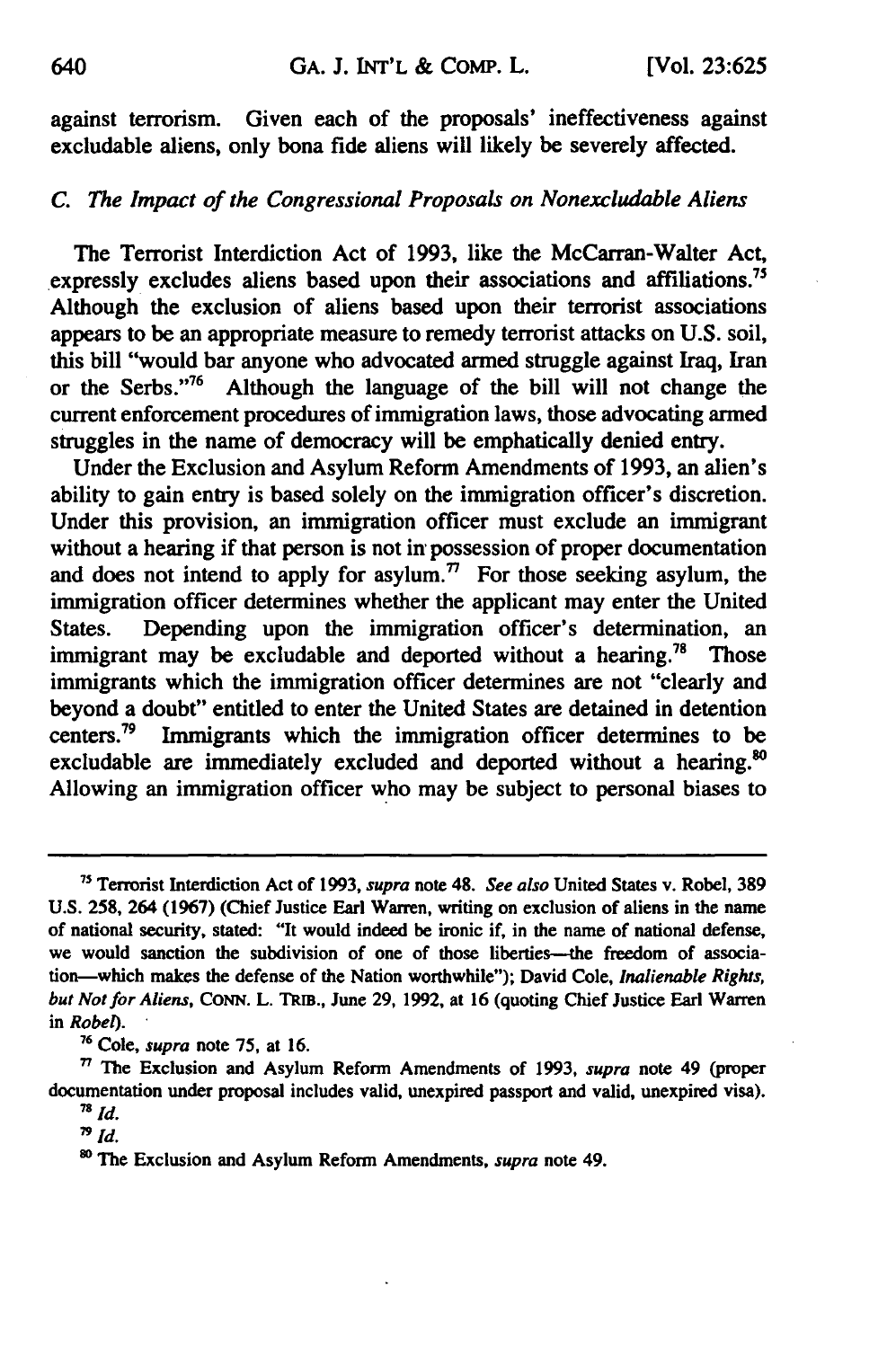decide an applicant's inclusion or exclusion without granting the applicant the right to a hearing renders this proposal a travesty to the founding principles of the United States of America.<sup>81</sup>

## IV. **POTENTIAL SOLUTIONS** TO CURB TERRORIST ATTACKS **IN AMERICA**

Although the current enforcement procedures of **U.S.** immigration law are ineffective against the rising terrorism in the United States, several other enforcement procedures are available. One such solution is for the Immigration and Naturalization Services **(INS)** to enhance its alien identification procedures. $82$  The first step toward enhancing such procedures is to recognize that the five- to seven-dollar cost for an FBI character check is less costly than the loss of lives and billions of dollars in property damage incurred in the World Trade Center bombing.<sup>83</sup> In addition to researching visa applicants' backgrounds, the **INS** could use handprint readers to easily identify potential terrorists attempting to enter the United States.<sup>84</sup> Since the **INS** is plagued with budgetary constraints, however, investments in hightechnology equipment may not be altogether feasible. An analysis of the current enforcement procedures indicates that viable alternative solutions are available.

During **1992,** each time an airline transported an undocumented or badly documented passenger to a **U.S.** airport, the airline was fined **\$3,000.85** As a result, U.S. airlines paid a total of \$20 million in fines.<sup>86</sup> In light of the magnitude of the fines levied against the airline industry and the budgetary constraints of the INS, a possible solution to curb the influx of terrorists gaining access to the United States is to form a partnership between the **INS**

*'3* International Security Hearing, supra note **7,** at **\* 18.**

8 Helton, **supra** note **82,** at **15.**

<sup>85</sup> Ira. H. Mehlman, *The New Jet Set; How Questionable Political Asylum Claimants Enter* the *U.S.* at New **York,** New York's John F. Kennedy International Airport Without Any Difficulty, **NAT'L** REv., Mar. **15, 1993,** at 40.

**86Id.**

*<sup>8&#</sup>x27;* **Id.** See also Bill Tuque et al., **Why Our Borders** Are Out of Control, **NEWSWEEK,** Aug. **9, 1993,** at **25** (a poll of Americans' viewpoints on immigration found that **61%** of Americans polled believe immigration laws should be tougher on aliens from Middle East, while only **39%** of Americans polled believe immigration laws should be tougher on aliens arriving from Eastern Europe).

**<sup>82</sup>**Arthur R. Helton, Uncontrolled Right of Entry Poses a Threat, **NAT'L L.J.,** May **3, 1993,** at **15.**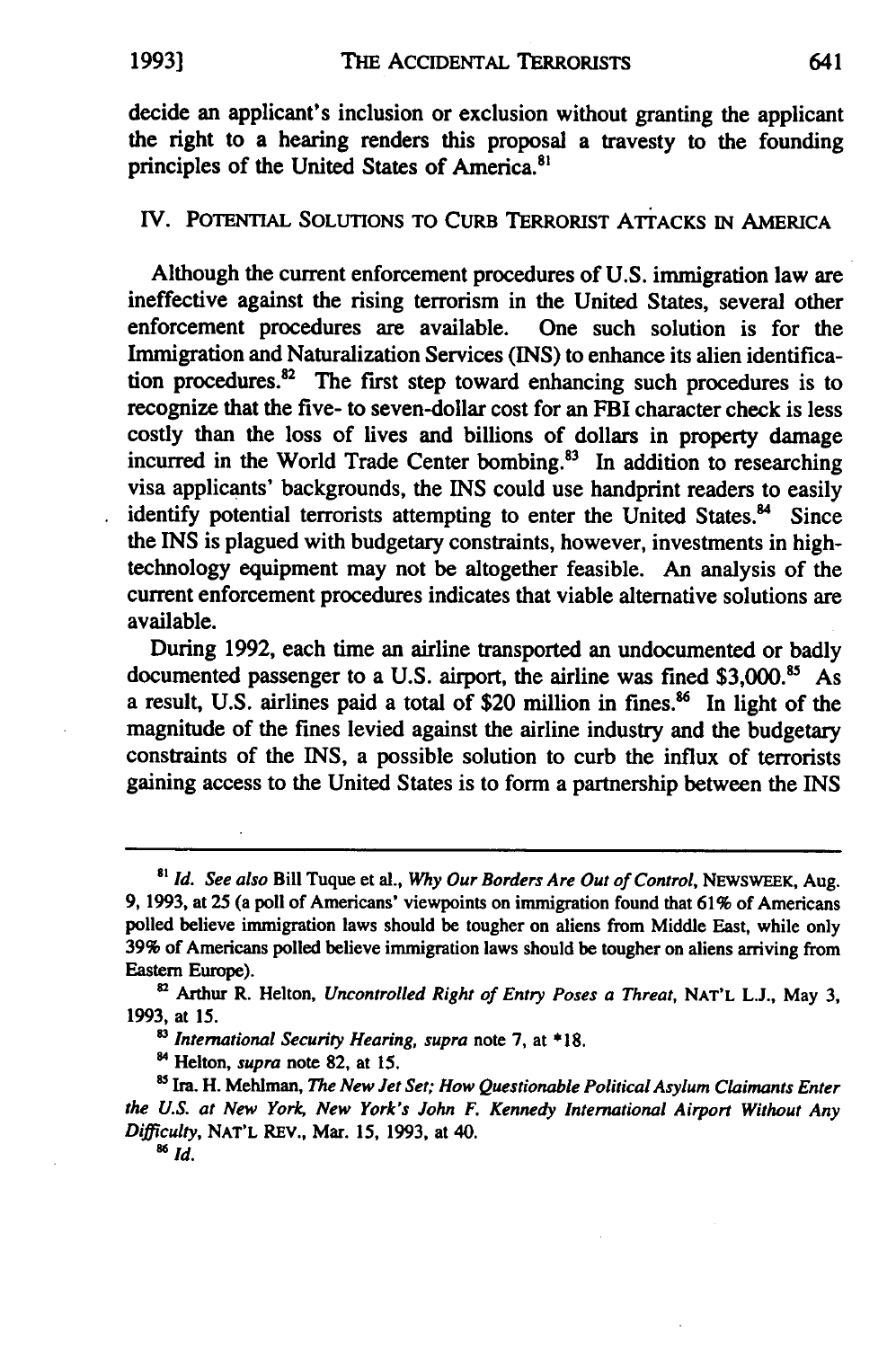and common cariers, rather than maintaining an adversarial relationship. This partnership would require common carriers, and not the INS, to research and verify an individual's includable/excludable status prior to being granted boarding privileges on the common carrier. For individuals who are potentially excludable, the final determination of includability/excludability would be the responsibility of the **INS.** Advantages of this proposal include: **(1)** common carriers, using high-technology and monetary resources to link their systems together, could provide a stronger network than the INS in assuring that terrorists did not gain entry to the United States; (2) common carriers, once making the initial investment in a verifying system, would likely experience monetary gains rather than losses of non-deductible fines of millions of dollars, in relation to the efficiency of the system; and **(3)** the **INS** could continue to achieve its goal, within its monetary constraints, of prohibiting terrorists from illegally entering the United States.

### V. **CONCLUSION**

The 1990's, if the first third of the decade is any reliable forecast of things to come, is likely to be remembered as the period Americans became vulnerable to terrorist attacks on U.S. soil.<sup>87</sup> Why the vulnerability? The answer is simple: America's borders had become so porous that those who wished to send a message, whether political or religious, could easily gain entry to the United States and make their presence known with an inhumaneact certain to gain worldwide media attention.

The question remains, however, how the United States' borders have become so porous, since, after all, throughout American history there have

*International Security Hearings, supra* note **7,** at \*2.

<sup>&</sup>lt;sup>87</sup> American's everyday fear of potential terrorist attacks on United States soil is best illustrated **by** the following letter sent to Rep. Benjamin Gilman of New York. The writer of the letter expresses his fear as follows:

As an American born and living in New York City for **38** years and now in Rockland County for **30** years, I no longer feel safe in this country. The latest incident of foreign terrorists in New York City has made me realize you must institute legislation that changes completely our immigration laws. We cannot continue to allow these people into our country. The laws are wrong. We've allowed our **U.S.** to become a dumping ground for hoodlums, terrorists, and people who are not interested in any good. They merely wish to destroy the **U.S.** I demand changes be made, and tomorrow will not be too soon.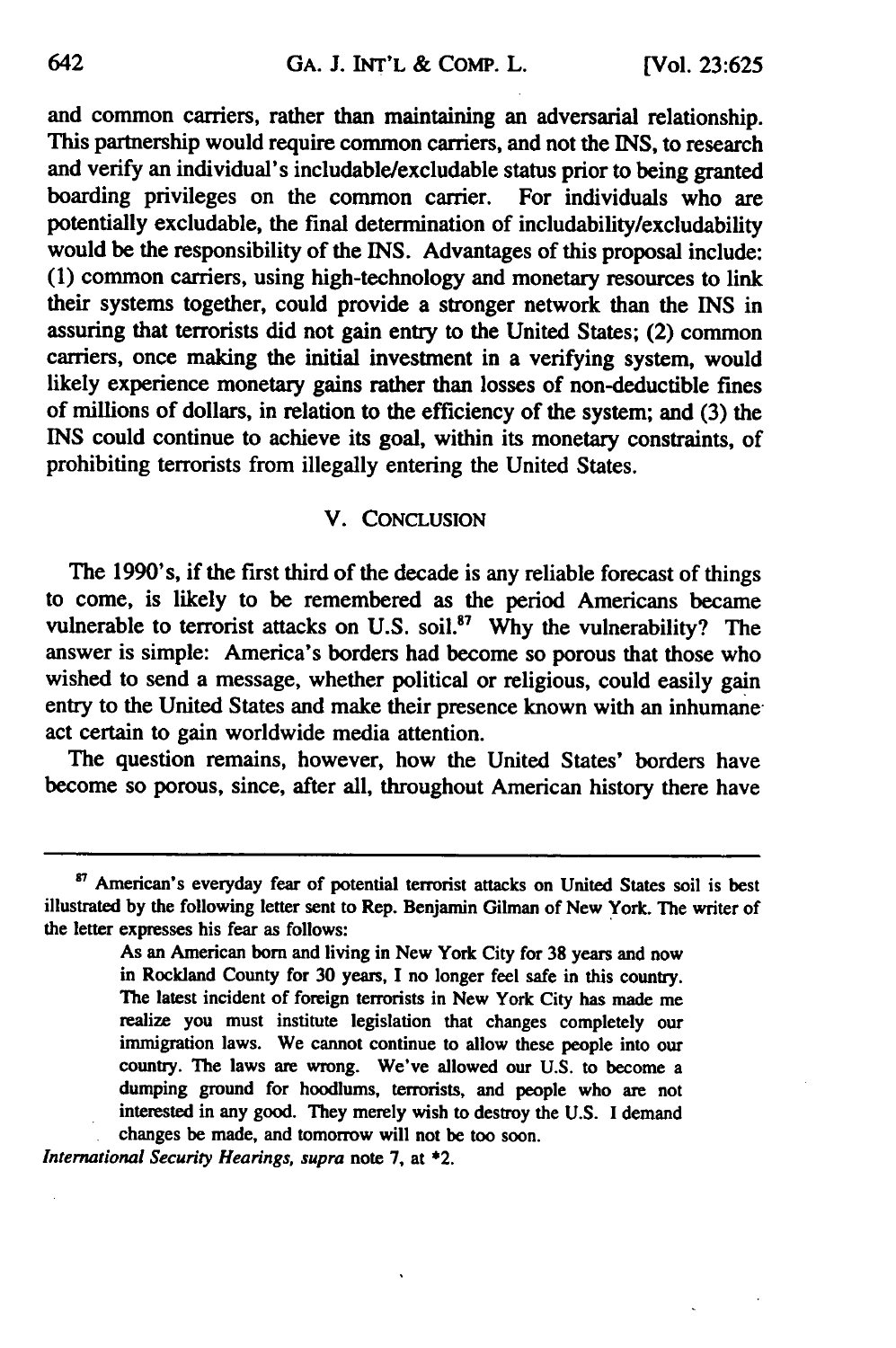always been laws and limits on immigration. Indeed, throughout the 20th century, the United States has had voluminous texts of laws and limits on immigration. However, as the world has grown closer together because of technology, the problems with America's borders have become more apparent. **A** comparison of current immigration law and problems plaguing the immigration system indicates that the weakness lies not in the language of the current law but rather in its execution.

In granting visas, for example, the State Department uses antiquated computer technology to research the government watchlists for visa applicants' names. Low-level immigration officials oftentimes will not research an applicant's name because the system cannot translate an individual's name into English. This is especially true of Middle Eastern names. In addition, the State Department has discontinued its process of researching an applicant's history with the FBI for potential criminal records. The rationale supporting the State Department's decision not to access FBI information is attributable to the following: first, during the late 1980s and early 1990s Congress issued a mandate ordering the FBI to charge a five- to seven-dollar user fee to all entities that accessed its information. Second, the State Department, faced with this congressional mandate, was required under Executive Order 12,291 to perform a cost/benefit analysis regarding the payment of the user fees. Upon its analysis of the total user fee costs and the benefits derived from such costs, the State Department determined that the costs of accessing FBI information would greatly exceed its benefits. As a result, the State Department discontinued its FBI access and individuals like Mir Aimal Kansi, Sheik Omar and others freely entered the United States.

Rather than push for change in the execution of the law, Congress has opted to change the language of the law. Although two congressional proposals attempt to eliminate the threat of future terrorist attacks on **U.S.** soil, these bills are likely to be ineffective because they are inapplicable to aliens currently residing in the United States and allow potential sleeper agents with new identities to slip through **U.S.** borders. Unfortunately, those most likely to be injured **by** the proposals are those individuals who advocate armed struggles in the name of democracy, as well as immigrants who flee their country without money and documentation in the hope that America is truly the land of opportunity.

*Susan M. Schreck*